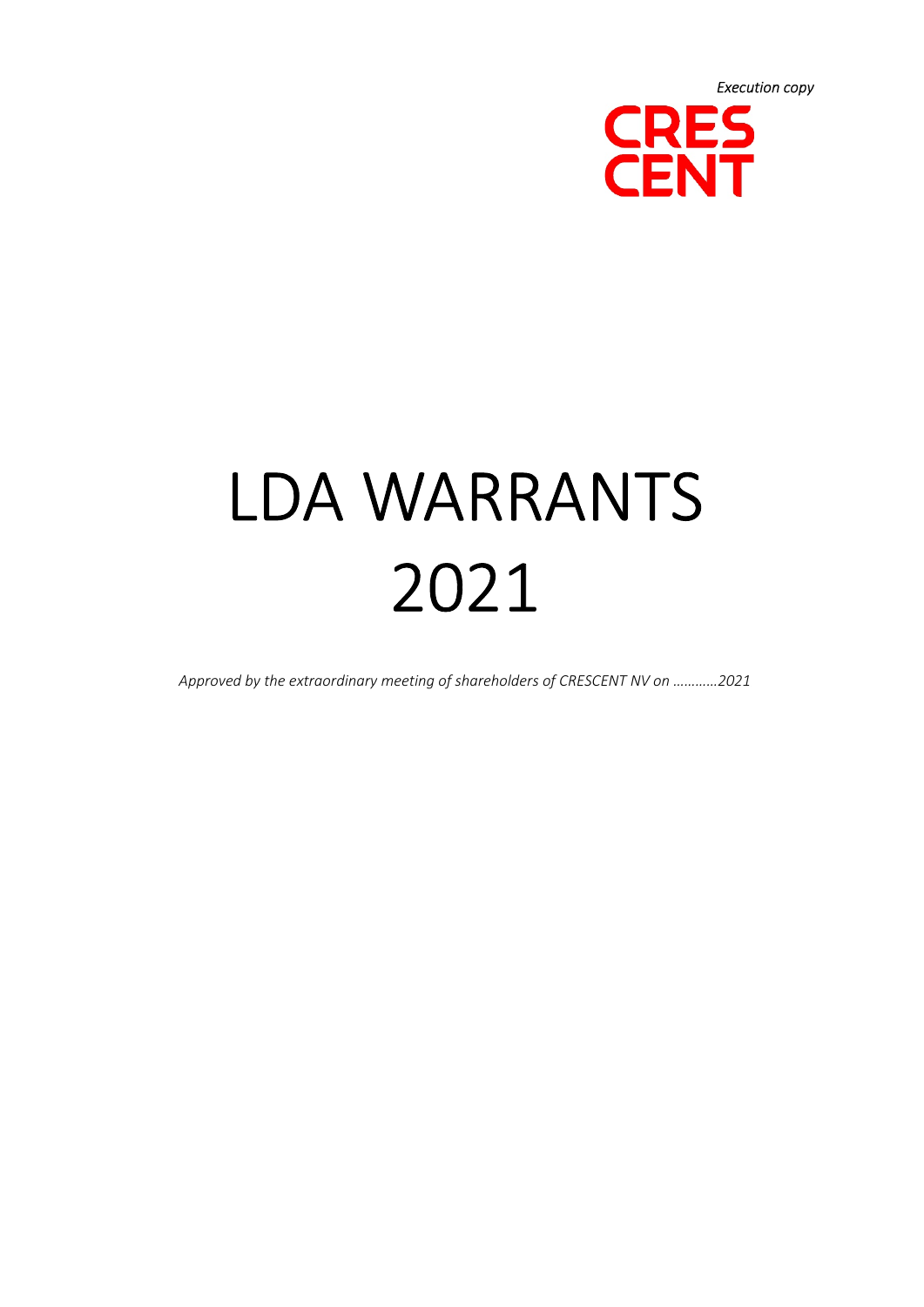# KEY POINTS

#### $\checkmark$  Nature of the underlying financial instrument:

- o Ordinary shares of the Company;
- o Right to dividend: Warrant Shares issued pursuant to an Exercise Notice will not rank for any dividends or other distributions already declared or paid on the Ordinary Shares in respect of any period prior to the Warrant Share Delivery Date of the relevant Warrant Shares;
- $\checkmark$  Beneficiaries: LDA Capital Limited;
- $\checkmark$  Term of the Warrants: three (3) years from the Issue Date;
- $\checkmark$  Maximum number of Warrants to be issued: 46,400,000;
- $\checkmark$  Issuance price: the Warrants will be offered free of charge to the Beneficiary;
- $\checkmark$  Exercise Price: 0.046 EUR;
- $\checkmark$  Vesting of Warrants: immediately;
- Transferability Warrants: The Holder shall not be entitled to transfer or assign any Warrant, save for transfers to Affiliates.

**CRES**<br>CENT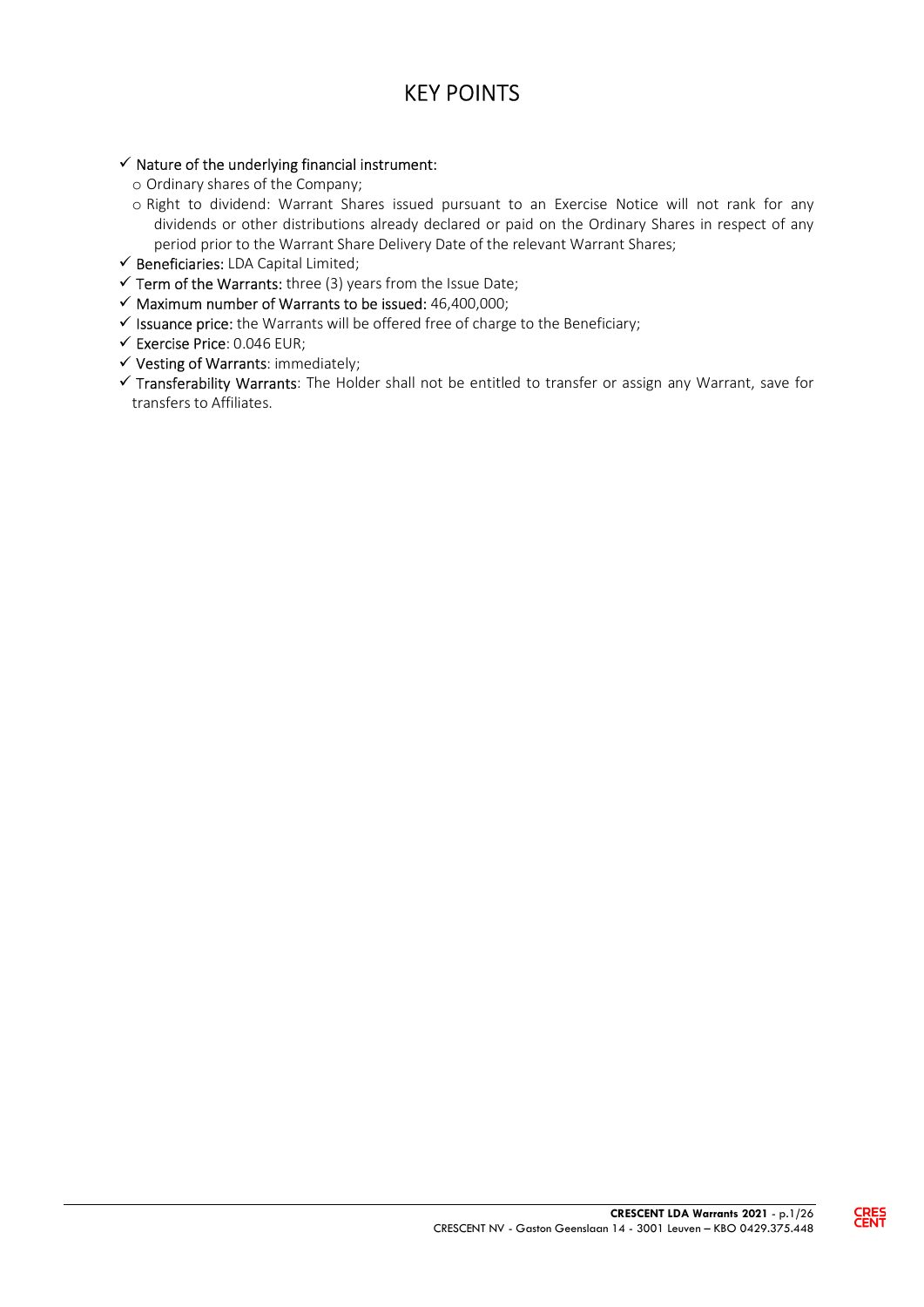# WARRANTS TO SUBSCRIBE FOR ORDINARY SHARES

# CONDITIONS OF THE WARRANTS

#### 1. INTERPRETATION

For the purposes of these Conditions, unless the context otherwise requires, the following words shall have the meaning set out opposite them:

| "Acceptable Party"         | any independent, reputable investment bank or firm of<br>auditors selected by the Company and approved by the<br>Majority Holders within 5 Business Days of a written<br>request for such approval from the Company (or, in the<br>event of such approval not having been given within such<br>5 Business Days, such a firm of auditors as may be<br>appointed on the application of the Company or the<br>Holder by the President of the Belgian Institut des<br>Réviseurs d'Entreprises/Instituut der Bedrijfsrevisoren).                                                                                                                                                                                                                                                                                                                                                                                                                                                                                                                                                                                                                                                                                                                  |
|----------------------------|----------------------------------------------------------------------------------------------------------------------------------------------------------------------------------------------------------------------------------------------------------------------------------------------------------------------------------------------------------------------------------------------------------------------------------------------------------------------------------------------------------------------------------------------------------------------------------------------------------------------------------------------------------------------------------------------------------------------------------------------------------------------------------------------------------------------------------------------------------------------------------------------------------------------------------------------------------------------------------------------------------------------------------------------------------------------------------------------------------------------------------------------------------------------------------------------------------------------------------------------|
| "Acquiring Entity"         | has the meaning given in Condition 8;                                                                                                                                                                                                                                                                                                                                                                                                                                                                                                                                                                                                                                                                                                                                                                                                                                                                                                                                                                                                                                                                                                                                                                                                        |
| "Admission"                | admission to listing and trading on the Principal Market,<br>and the terms "Admit" and "Admitted" shall be<br>construed accordingly;                                                                                                                                                                                                                                                                                                                                                                                                                                                                                                                                                                                                                                                                                                                                                                                                                                                                                                                                                                                                                                                                                                         |
| "Affiliate"                | any person who is an affiliated person or legal entity<br>within the meaning of Article 1:20 of the Belgian<br>Companies and Associations Code;                                                                                                                                                                                                                                                                                                                                                                                                                                                                                                                                                                                                                                                                                                                                                                                                                                                                                                                                                                                                                                                                                              |
| "Aggregate Exercise Price" | has the meaning given in Condition 2(c)(ii);                                                                                                                                                                                                                                                                                                                                                                                                                                                                                                                                                                                                                                                                                                                                                                                                                                                                                                                                                                                                                                                                                                                                                                                                 |
| "Average Price"            | for any security, as of any date: (i) in respect of any<br>security (including the Ordinary Shares), the volume<br>weighted average price for such security on the Principal<br>Market (as defined herein) as reported by Bloomberg<br>through its "Volume at Price" functions; (ii) if the Principal<br>Market is not the principal securities exchange or trading<br>market for such security, the volume weighted average<br>price of such security on the principal securities exchange<br>or trading market on which such security is listed or<br>traded as reported by Bloomberg through its "Volume at<br>Price" functions; (iii) if the foregoing do not apply, the last<br>closing trade price of such security in the over-the-<br>counter market on the electronic bulletin board for such<br>security as reported by Bloomberg; or (iv) if no last closing<br>trade price is reported for such security by Bloomberg, the<br>last closing ask price of such security as reported by<br>Bloomberg. If the Average Price cannot be calculated for<br>such security on such date on any of the foregoing bases,<br>the Average Price of such security on such date shall be<br>the fair market value as mutually determined by the |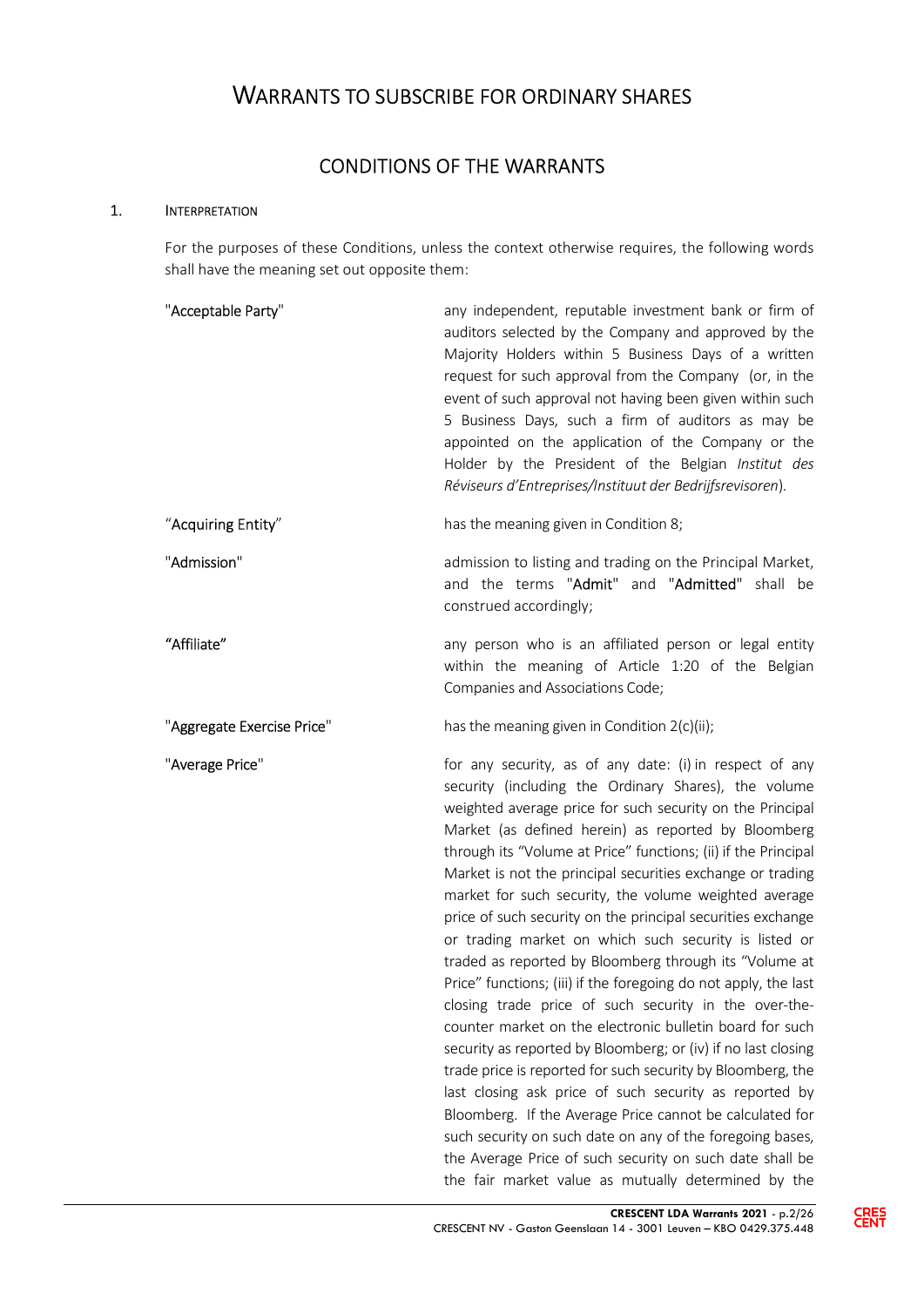Company and the Majority Holders within five Business Days of a written request for such approval made by the Company. If the Company and the holders of the Warrants are unable to agree upon the fair market value of such security, then such dispute shall be resolved pursuant to Condition 2(e).

"Black Scholes Value" the value of the Warrants based on the Black and Scholes Option Pricing Model obtained from the "OV" function on Bloomberg determined as of the day of closing of the applicable Organic Change for pricing purposes and reflecting (i) the higher of a) a risk-free interest rate corresponding to the treasury rate (Belgian Governmental Bonds) for a period equal to the remaining term of the Warrants as of such date of request, and b) 0.5%, (ii) an expected volatility equal to the greater of 60% and the 100 day volatility obtained from the HVT function on Bloomberg and (iii) the underlying price per Ordinary Share, which shall be calculated as the sum of the price per Ordinary Share being offered in cash, if any, plus the value of any non-cash consideration, if any, being offered in the Organic Change;

"Bloomberg" Bloomberg Financial Markets;

"Business Day" any day (except any Saturday or Sunday) on which banks in Brussels are open for business;

"Capital Distribution" (a) any dividend which is expressed by the Company or declared by the Board of Directors of the Company to be a capital distribution, extraordinary dividend, extraordinary distribution, special dividend, special distribution or return of value to shareholders of the Company or any analogous or similar term, including without limitation any payment in respect of a capital reduction (not including a purchase by the Company of its own shares into treasury), in which case the Capital Distribution shall be the Fair Market Value of such dividend or (b) any dividend which is, or to the extent determined to be, a capital distribution in accordance with the following formula:

 $E = A + B - C$ 

Where:

 A is the Fair Market Value of the relevant dividend ("Dividend A") (such Fair Market Value being determined as at the date of announcement of Dividend  $A$ );

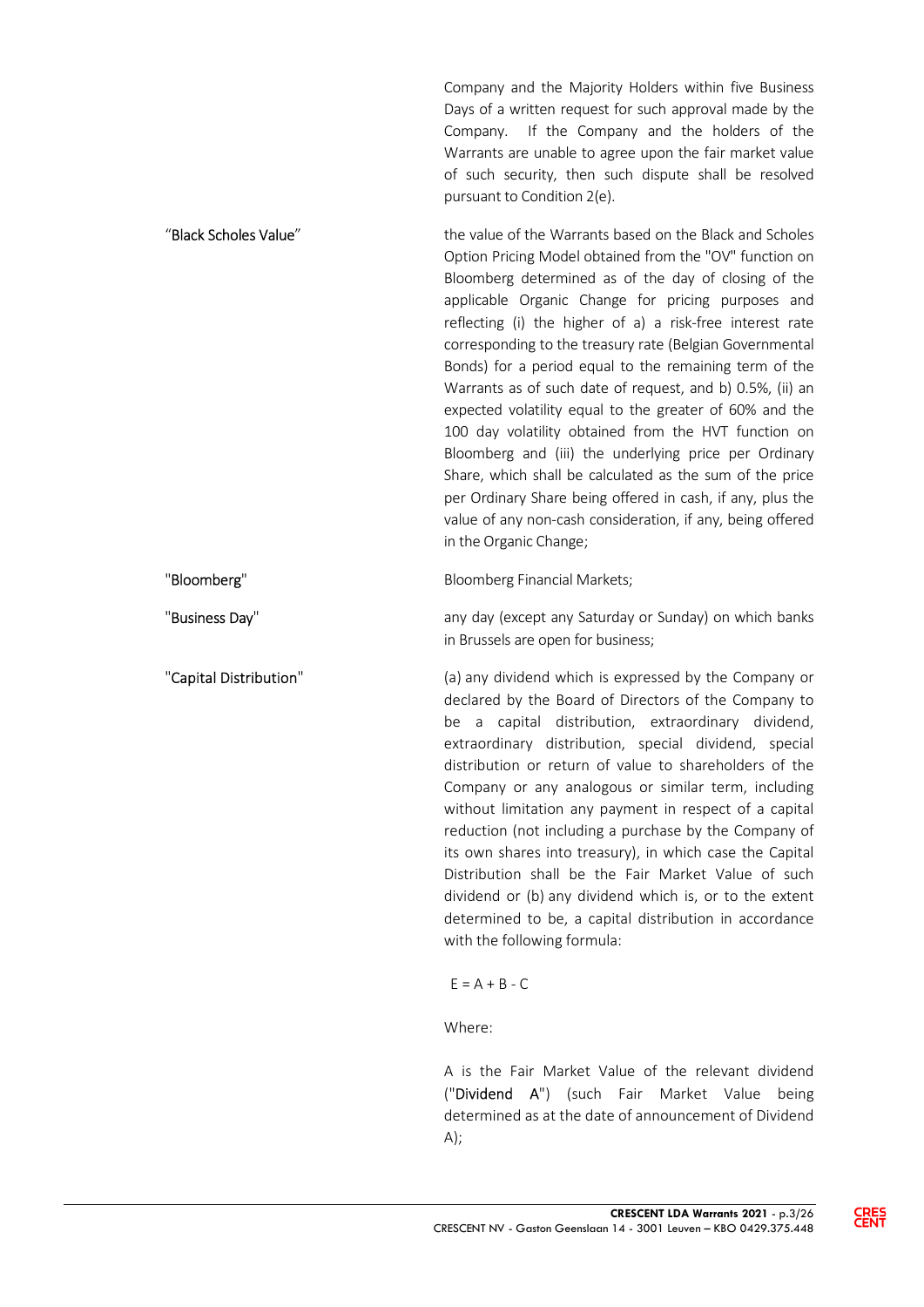B is the Fair Market Value of all other dividends (other than any dividend or portion thereof previously deemed to be a Capital Distribution) made in respect of the same financial year as Dividend A ("Financial Year A") (such Fair Market Value being determined in each case as at the date of announcement of the relevant dividend);

 C is equal to the Fair Market Value of all dividends (other than any dividend or portion thereof previously deemed to be a Capital Distribution) made in respect of the financial year immediately preceding Financial Year A (such Fair Market Value being determined, in each case, as at the date of announcement of the relevant dividend); and

 E is the Capital Distribution (provided that if E is less than zero, the Capital Distribution shall be deemed to be zero);

Provided that:

 (a) where a Cash Dividend is announced which is to be, or may at the election of a holder or holders of Ordinary Shares be, satisfied by the issue or delivery of Ordinary Shares or other property or assets, then for the purposes of the above formula the dividend in question shall be treated as a dividend of (i) the Cash Dividend so announced or (ii) of the Fair Market Value on the date of announcement of such dividend, of the Ordinary Shares or other property or assets to be issued or delivered in satisfaction of such dividend (or which would be issued if all holders of Ordinary Shares elected therefore, regardless of whether any such election is made) if the Fair Market Value of such Ordinary Shares or other property or assets is greater than the Cash Dividend so announced; and

 (b) for the purposes of the definition of Capital Distribution, any issue of Ordinary Shares falling within Condition 3(d) shall be disregarded;

"Cash Dividend" any final, interim, special, extraordinary, non-recurring or other dividend or other distribution that is paid by the Company in cash;

"Convertible Securities" any shares or securities (other than Options) directly or indirectly convertible into or exchangeable or exercisable for Ordinary Shares;

"Clearing System" The clearing system for the Ordinary Shares on the Principal Market as operated by Euroclear Belgium;

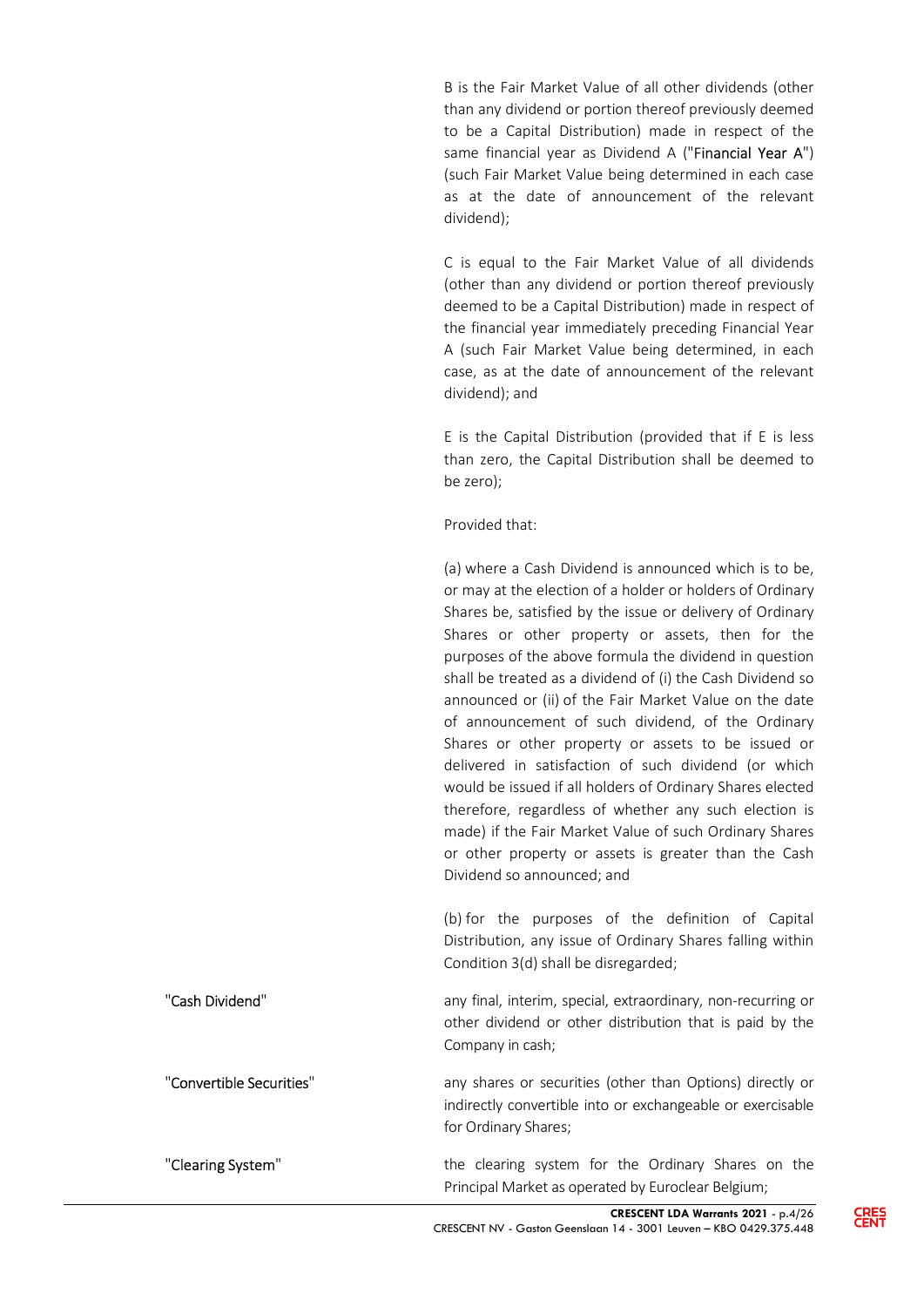"Company" CRESCENT NV, a company incorporated in Belgium (registration number 0429.375.448) whose registered office is at Gaston Geenslaan 14, 3001 Leuven, Belgium;

"Conditions" these terms and conditions;

"Current Market Price" in respect of an Ordinary Share at a particular date, the arithmetic average of the Average Price of an Ordinary Share for the twenty (20) consecutive Trading Days ending on the Trading Day immediately preceding such date provided that if at any time during the said 20 Trading Days period the Ordinary Shares shall have been quoted ex-dividend (or ex- any other entitlement) and during some other part of that period the Ordinary Shares shall have been quoted cum-dividend (or cumany other entitlement), then: (i) if the Ordinary Shares to be issued do not rank for the dividend (or entitlement) in question, the quotations on the dates on which the Ordinary Shares shall have been quoted cumdividend (or cum any other entitlement) shall for the purpose of this definition be deemed to be the amount thereof reduced by an amount equal to the Fair Market Value of any such dividend or entitlement per Ordinary Share as at the date of first public announcement of such dividend (or entitlement); or (ii) if the Ordinary Shares to be issued do rank for the dividend (or entitlement) in question, the quotations on the dates on which the Ordinary Shares shall have been quoted exdividend (or ex- any other entitlement) shall for the purpose of this definition be deemed to be the amount thereof increased by such similar amount, and provided further that, if such Average Prices are not available on one or more of the said twenty Trading Days, then the arithmetic average of such Average Prices which are available in that twenty day Trading Day period shall be used (subject to a minimum of two such Average Prices) and if only one or no such Average Price is available in the relevant period the Current Market Price shall be determined in good faith by an Acceptable Party;

| "Euro" or "€"     | the legal currency of the European Monetary Union;                                                                                                                                                                                     |
|-------------------|----------------------------------------------------------------------------------------------------------------------------------------------------------------------------------------------------------------------------------------|
| "Exercise Date"   | in relation to any exercise of a Warrant, the date on which<br>a copy of a duly completed Exercise Notice is sent to the<br>Company in accordance with Condition 2(c)(i);                                                              |
| "Exercise Notice" | has the meaning given in Condition 2(c)(i);                                                                                                                                                                                            |
| "Exercise Price"  | €0.046 Price per Ordinary Share (as may be amended in<br>accordance with Condition 3), it being understood that<br>the Company shall determine in its sole discretion how<br>the Exercise Price is to be allocated between the capital |

and issue premium components;

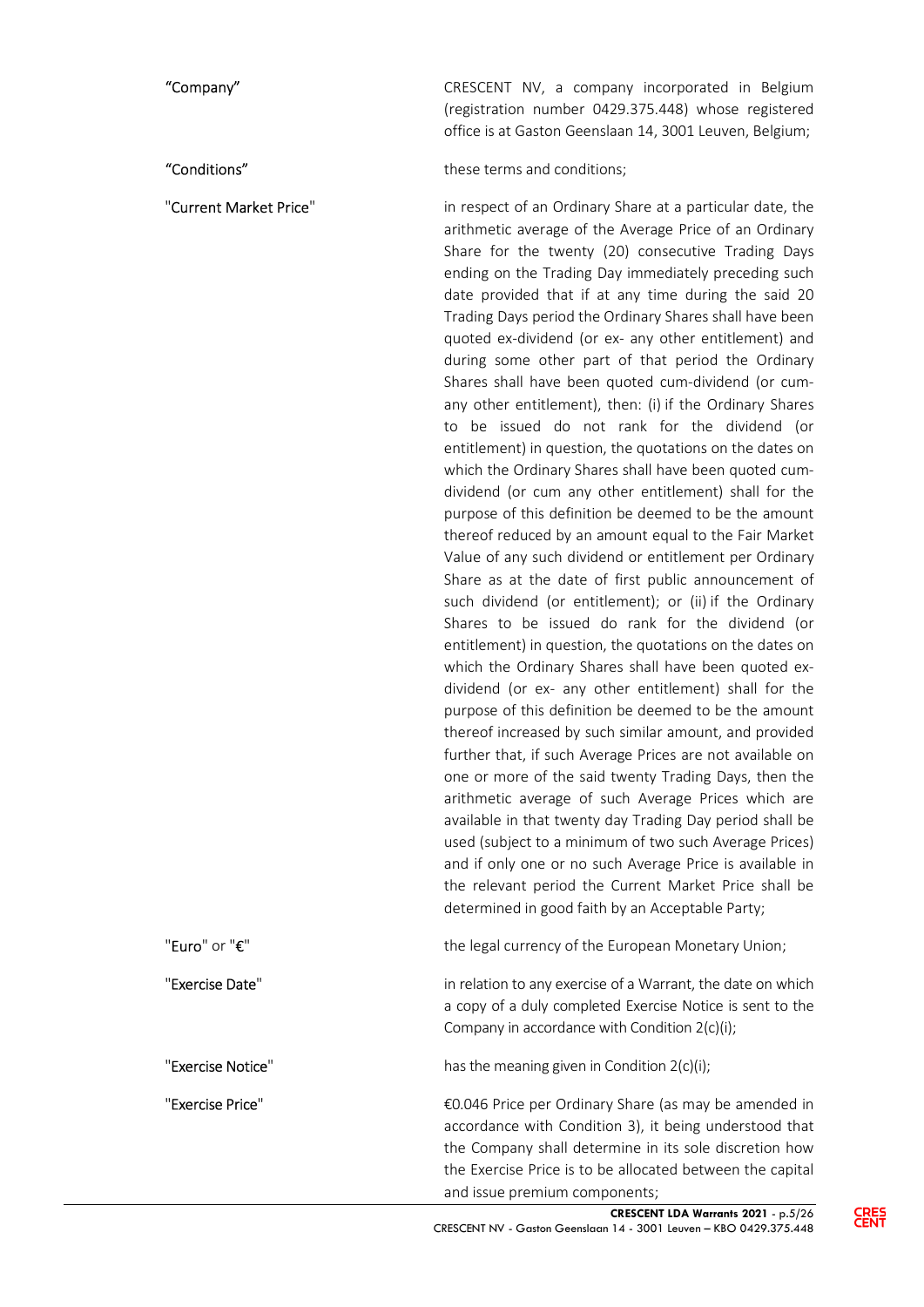"**Expiry Date**" The third anniversary of the Issue Date or, if such day is not a Business Day, the immediately following Business Day;

"Fair Market Value" with respect to any property on any date, the fair market value of that property as determined (save in case of manifest error) in good faith by an Acceptable Party, provided that (i) the Fair Market Value of a Cash Dividend paid or to be paid shall be the amount of such Cash Dividend; (ii) the Fair Market Value of any cash amount (other than a Cash Dividend) shall be the amount of such cash; (iii) where Spin-Off Securities, options, warrants or other rights are publicly traded on the Principal Market or in any other market of adequate liquidity (as determined by an Acceptable Party), the Fair Market Value (a) of such Spin-Off Securities shall equal the arithmetic mean of the daily Average Prices of such Spin-Off Securities and (b) of such options, warrants or other rights shall equal the arithmetic mean of the daily closing prices of such options, warrants or other rights, in the case of both (a) and (b) during the period of twenty Trading Days on the relevant market commencing on the first such Trading Day such Spin-Off Securities options, warrants or other rights are publicly traded; and (iv) in the case of (i) converted into Euro (if declared or paid in a currency other than Euro) at the rate of exchange used to determine the amount payable to Ordinary Shareholders who were paid or are to be paid the Cash Dividend in Euro; and in any other case, converted into Euro (if expressed in a currency other than Euro) at the rate of exchange for the relevant currency set out on the website of the European Central Bank under the section " Euro foreign exchange reference rates" for the relevant Business Day;

"Holder(s)" The Persons in whose names the Warrants are registered for the time being, initially being LDA Capital Limited, a company incorporated under the laws of the British Virgin Islands whose registered office is Commerce House, Wickhams Cay 1, P.O. Box 3140, Road Town, Tortola, British Virgin Islands VG1110;

"Issue Date" the date of issue of the Warrants;

"Lien" with respect to any asset or property, any mortgage, lien, pledge, encumbrance, charge or security interest of any kind in or on such asset or the revenues or income thereon or therefrom or any other agreement or arrangement having similar effect;

"Majority Holders" **Holders** Holders of the majority of the Warrants representing a majority of the Warrant Shares capable of being issued

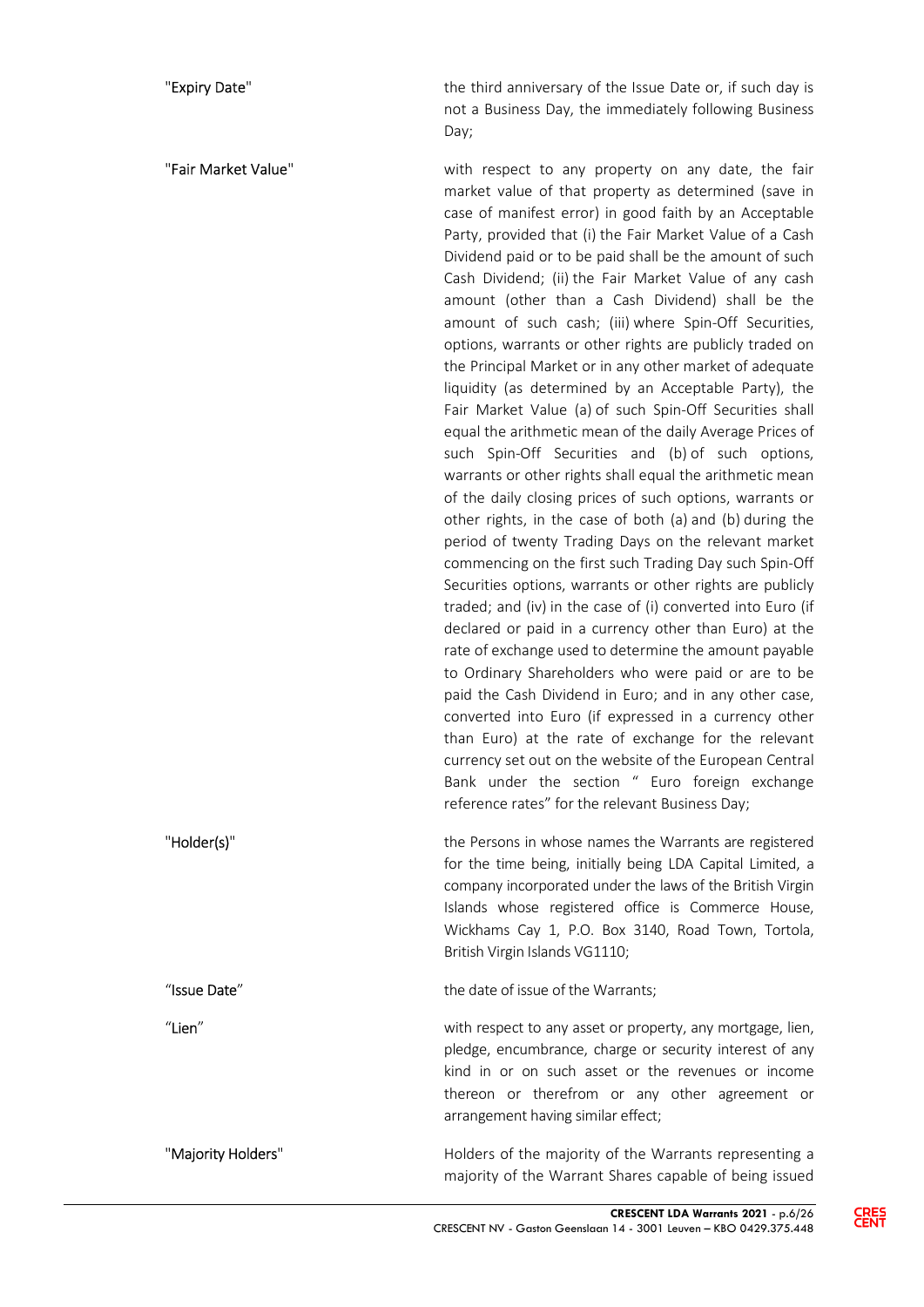or, if any request for approval is made in writing to all the Holders which requires the Holders, pursuant to these Conditions, to respond to such a request within five Business Days of such request, Holders of the majority of the Warrants representing a majority of the Warrant Shares capable of being issued under such Warrants whose Holders respond to such request on or before the fifth Business Day following receipt of such request;

"Minimum Exercise Amount" (a) 100,000 Warrants (being 1/464 of the total number of Warrants), it being understood that in the event of an adjustment of the number of Warrant Shares and Warrants in accordance with Condition 3 (for example, but not limited to, as a consequence of a share consolidation), such minimum exercise amount will be amended in the same proportion; or

> (b) if at any time less than 100,000 Warrants are exercisable in accordance with the Conditions, such lower amount of Warrants;

"Option" any rights, warrants or options to subscribe for or acquire Ordinary Shares or Convertible Securities;

"Organic Change" has the meaning given in Condition 8;

"Ordinary Shares" the ordinary shares without nominal value in the share capital of the Company, which are in issue from time to time and "Ordinary Shareholders" shall be construed accordingly;

"Person" an individual or a corporation, a general or limited partnership, a trust, an incorporated or unincorporated association, a joint venture, a limited liability company, a limited liability partnership, a joint stock company, a government (or an agency or political subdivision thereof) or any other entity of any kind;

"Principal Market" The regulated market of Euronext Brussels;

"Put Option Agreement" the put option agreement dated 20 January 2021 between the Company, LDA Capital Limited and LDA Capital, LLC;

"Relevant Effective Date" has the meaning given in Condition 2(f);

"Relevant Price" in relation to any issue or grant referred to in paragraph (c), (f) or (g) of Condition 3, a price for such issue or grant which is less than the Current Market Price per Ordinary Share on the Trading Day immediately preceding the date of the first public announcement of the terms of the issue or grant referred to in such paragraph;

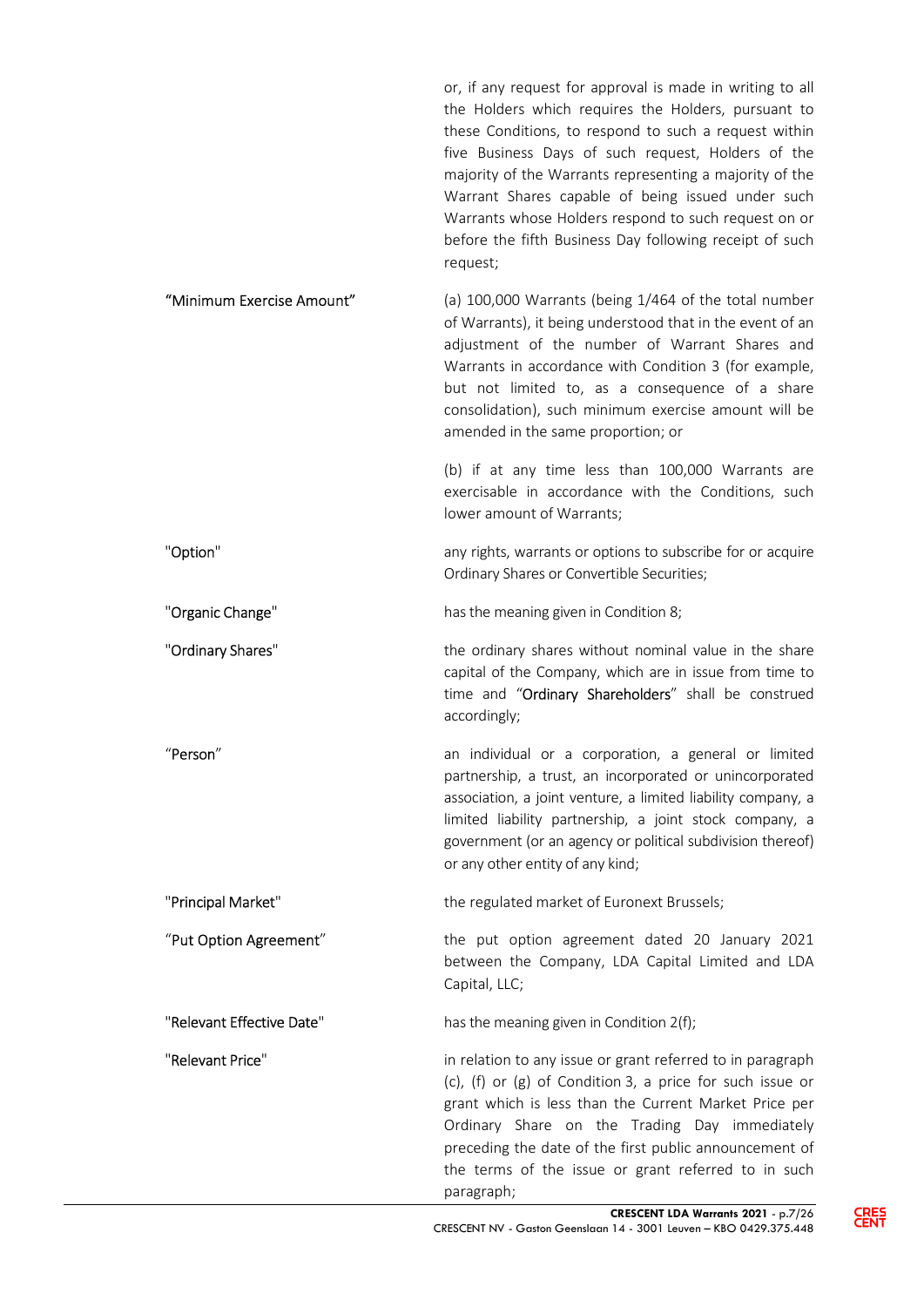| "Spin-Off"                     | a distribution of Spin-Off Securities by the Company to<br>Ordinary Shareholders;                                                                                                                                                                                                                                                                                    |
|--------------------------------|----------------------------------------------------------------------------------------------------------------------------------------------------------------------------------------------------------------------------------------------------------------------------------------------------------------------------------------------------------------------|
| "Spin-Off Securities"          | equity securities of a Person other than the Company<br>which are, or are intended to be, publicly traded on the<br>Principal Market or in any other market of adequate<br>liquidity (as determined by an Acceptable Party);                                                                                                                                         |
| "Subsidiary" or "Subsidiaries" | any Person which is a subsidiary of the Company as such<br>term is defined in Article 1:15, 2° of the Belgian<br>Companies and Associations Code;                                                                                                                                                                                                                    |
| "Trading Day"                  | any day on which the Principal Market is open and<br>remains open for not less than five hours for the general<br>trading of securities;                                                                                                                                                                                                                             |
| "Warrant"                      | 46,400,000<br>subscription<br>each<br>of<br>the<br>rights<br>"inschrijvingsrechten") which shall each entitle the Holder<br>to subscribe for, at any time or times on or after the Issue<br>Date (as defined herein), but not after 5.00 p.m., Brussels<br>time, on the Expiry Date (as defined herein) one (1)<br>Ordinary Share in accordance with the Conditions; |
| "Warrant Register"             | the register kept pursuant to Condition 6(a);                                                                                                                                                                                                                                                                                                                        |
| "Warrant Shares"               | the 46,400,000 Ordinary Shares of the Company the<br>Holders are entitled to subscribe to further to the<br>Warrants; and                                                                                                                                                                                                                                            |
| "Warrant Share Delivery Date"  | has the meaning given in Condition 2(f).                                                                                                                                                                                                                                                                                                                             |

References to Conditions and Appendices are, save where the context otherwise requires, to these Conditions and appendices to these Conditions. Condition headings are included for the convenience of the parties only and do not affect the interpretation of the Conditions.

If for the purpose of any determination or calculation to be made under these Conditions any sum in a currency other than Euro needs to be converted into Euro, it shall be converted as of the date of the relevant determination or calculation at the rate of exchange for the relevant currency set out on the website of the European Central Bank under the section "Euro foreign exchange reference rates" for the relevant Business Day.

# 2. EXERCISE

(a) Right of the holder

Subject to the conditions and limitations specifically provided herein, each Warrant shall grant the Holder(s) the right to subscribe to one newly issued Ordinary Share by paying the Exercise Price (as adjusted in accordance with Condition 3 as the case may be). If exercised, the Warrants shall therefore entitle the Holder(s) to subscribe for 46,400,000 Ordinary Shares in aggregate.

# (b) Exercise

Subject to the conditions and limitations specifically provided herein, the Warrants may be exercised by the Holder, at any time and from time to time on any Business Day on or after the opening of business on the Issue Date and prior to 5.00 p.m., Brussels time, on the Expiry Date and

**CRES**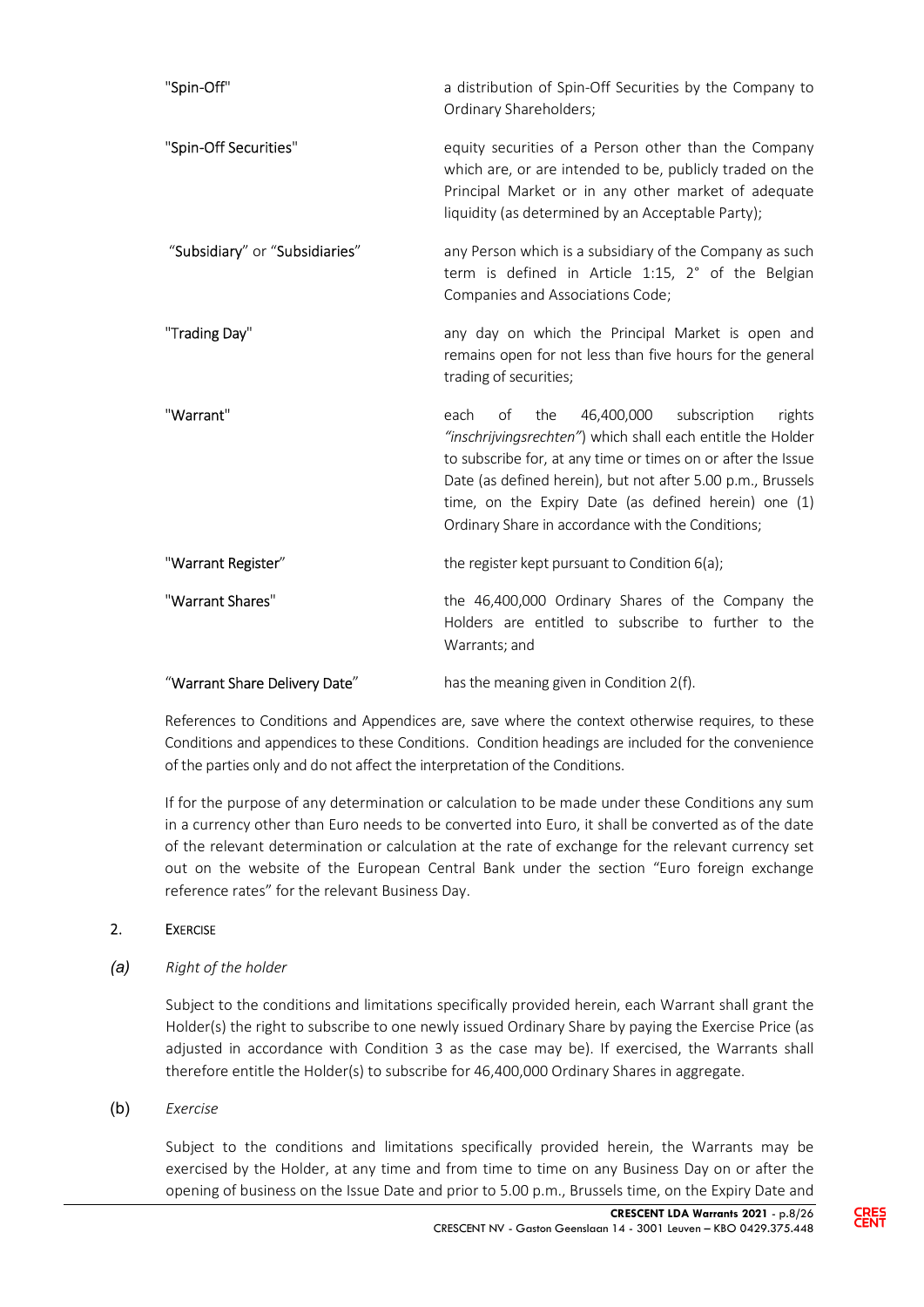any Warrant which has not been exercised by that time shall become null and void and the rights of the Holder to exercise such Warrant shall lapse.

Each Warrant can only be exercised once and each Warrant can only be exercised in whole and not in part.

#### (c) Exercise Notice and payment of Exercise Price

In order to exercise the Warrants, the Holder shall:

- (i) send by e-mail transmission at any time prior to 5.00 p.m., Brussels time, on any Business Day up to and including the Expiry Date, a notice to the Company, in the form of the exercise notice at Appendix A (each an "Exercise Notice"), of the Holder's election to exercise one or more Warrants, which Exercise Notice shall specify the number of Warrants exercised and the number of Warrant Shares to be subscribed for (which shall not be less than the Minimum Exercise Amount); and
- (ii) remit by wire transfer to a bank account designated and opened by the Company for this purpose in accordance with Article 7:195 BCC, the payment to the Company of an amount equal to the Exercise Price multiplied by the number of Warrant Shares in respect of which the Warrants are being exercised (the "Aggregate Exercise Price"); the Holder shall provide to the Company copies of the relevant SWIFT messages or other proof confirming the payment instructions given.

#### (d) Confirmation of exercise

Upon receipt by the Company of an Exercise Notice sent by e-mail transmission in accordance with Condition 2(i), the Company shall as soon as practicable, but in no event later than within one (1) Business Day following the Exercise Date, send, via e-mail transmission, a confirmation of receipt of such Exercise Notice in the form of the notice at Appendix B to the Holder.

#### (e) Disputes

In the case of a dispute as to the determination of the Exercise Price or the Average Price of a security or the arithmetic calculation of the number of Warrant Shares, the Company shall issue to the Holder the number of Ordinary Shares that is not disputed in accordance with Condition 2(f) and shall submit the disputed determinations or arithmetic calculations to the Holder via e-mail transmission within one Business Day of receipt of the Holder's Exercise Notice. If the Holder and the Company are unable to agree upon the determination of the Exercise Price or the Average Price or arithmetic calculation of the number of Warrant Shares within one Business Day of such disputed determination or arithmetic calculation being submitted to the Holder, then the Company shall submit via e-mail transmission the disputed determination of the Exercise Price or the Average Price to an Acceptable Party, as soon as practicable after the appointment of such Acceptable Party. The Company shall cause the Acceptable Party to perform the determinations or calculations (acting as an expert and not an arbitrator) and notify the Company and the Holder of the results no later than the second Business Day after the date it receives the disputed determinations or calculations. Such Acceptable Party's determination or calculation, as the case may be, shall be binding upon all parties, absent manifest error. The costs of any such Acceptable Party's determination or calculation shall be borne (on an indemnity basis) by the Company.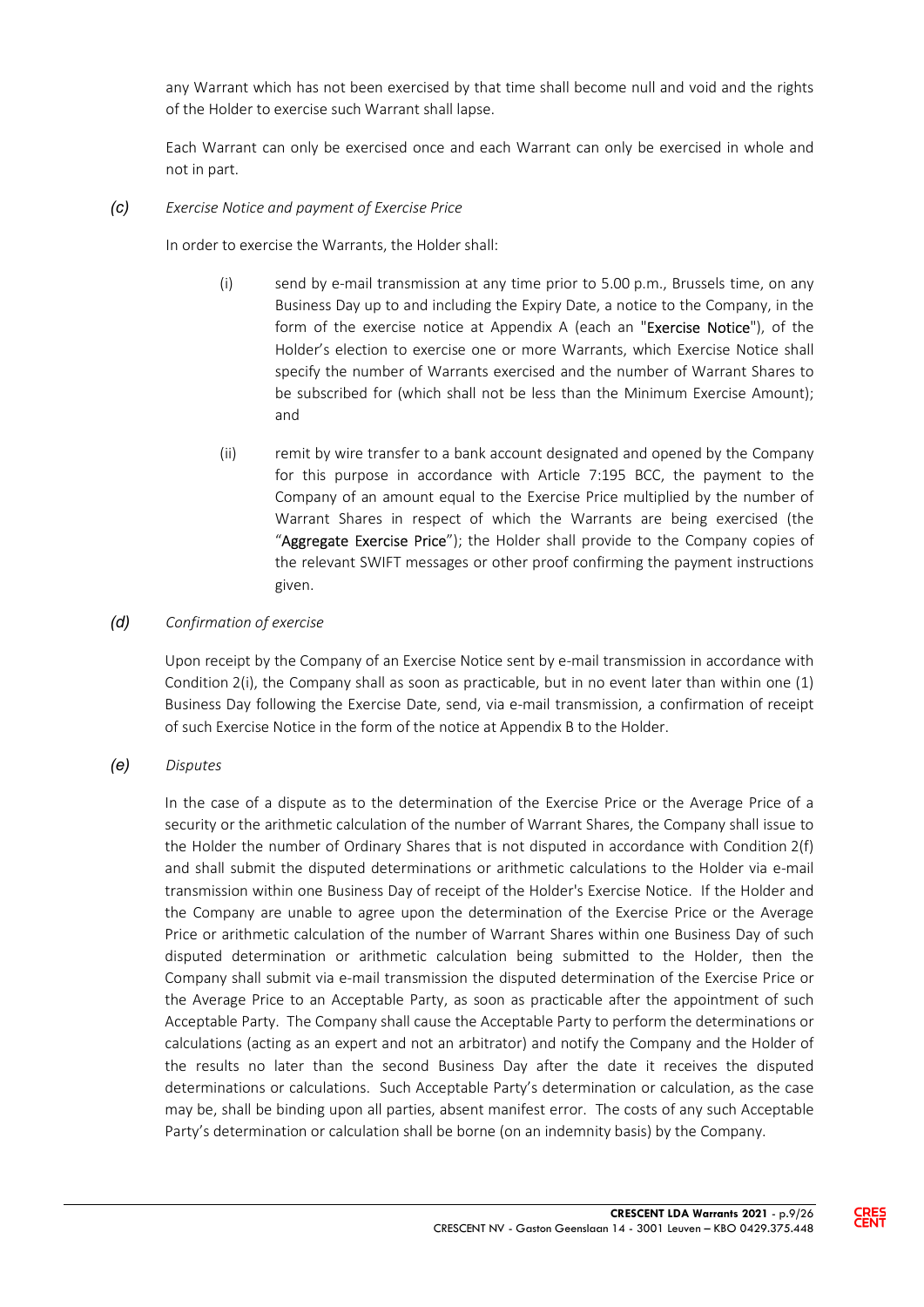#### (f) Issue of Warrant Shares upon exercise

Subject to Condition 2(e) in the event of any exercise of any of the Warrants in accordance with Condition  $2(b)$ , the Board of directors of the Company (the "Board") (or such directors having received the relevant delegation of powers from time to time by decision of the Board) shall acknowledge the issue of the corresponding number of Warrant Shares to the Holder and the corresponding increase of the share capital of the Company in the form of a notarial deed on the date falling no later than two (2) Trading Days after (A) the date on which a copy of the relevant Exercise Notice is sent by e-mail transmission in accordance with Condition 2(i) or, if later, (B) the date on which the Aggregate Exercise Price is received in accordance with these Conditions by the Company in immediately available funds in EUR (the "Relevant Effective Date"). In such event the Company shall, on the Relevant Effective Date (the "Warrant Share Delivery Date"), credit such aggregate number of Ordinary Shares to which the Holder shall be entitled to the Holder's or its designee's Clearing System stock account or its balance account with such electronic or book-entry delivery system. In the event that the Exercise Price exceeds the par value of the Ordinary Shares immediately prior to the issuance of the Warrants Shares, a part of the Exercise Price that is equal to the par value of the Ordinary Shares shall be booked as share capital and the balance shall be booked as issue premium.

In the event that the Board (or such directors having received the relevant delegation of powers from time to time by decision of the Board) cannot issue and deliver the number of Warrant Shares as set out in the Exercise Notice to the Holder on the Warrant Share Delivery Date, the Company shall be entitled to elect, with the Holder's consent, one of the following options:

- (i) agree with a third party to lend and deliver a number of Ordinary Shares on the Warrant Share Delivery Date equal to the number of Warrant Shares to be delivered to the Holder in accordance with the terms set out in clause 5.3(i) of the Put Option Agreement, in which case the issuance and delivery of the Warrant Shares shall take place at a later date, but in any event as soon as practically possible, or
- (ii) request the Holder to contribute (in kind) on the Warrant Share Delivery Date the underlying economic value of his Warrants (cashless warrant exercise) (or a portion of Warrants for which the Company wants to make use of the cashless warrant exercise option) in consideration of a number of newly issued Ordinary Shares. The number of Ordinary Shares to be issued shall be computed using the formula set out in clause 5.3(ii) of the Put Option Agreement.

The Company's obligation to issue Ordinary Shares upon exercise of the Warrants shall not be subject to (i) any set-off or defence or (ii) any claims against any holder of Warrants howsoever arising.

(g) Remedies

In case of failure by the Company to issue and deliver the Ordinary Shares upon exercise of the Warrants in accordance with these Conditions (and in particular, without limitation, in accordance with Condition (f)), the Holder shall have no remedies other than as set out in clause 5.4 of the Put Option Agreement.

(h) Dividends and other distributions

Warrant Shares issued pursuant to an Exercise Notice will not rank for any dividends or other distributions already declared or paid on the Ordinary Shares in respect of any period prior to the

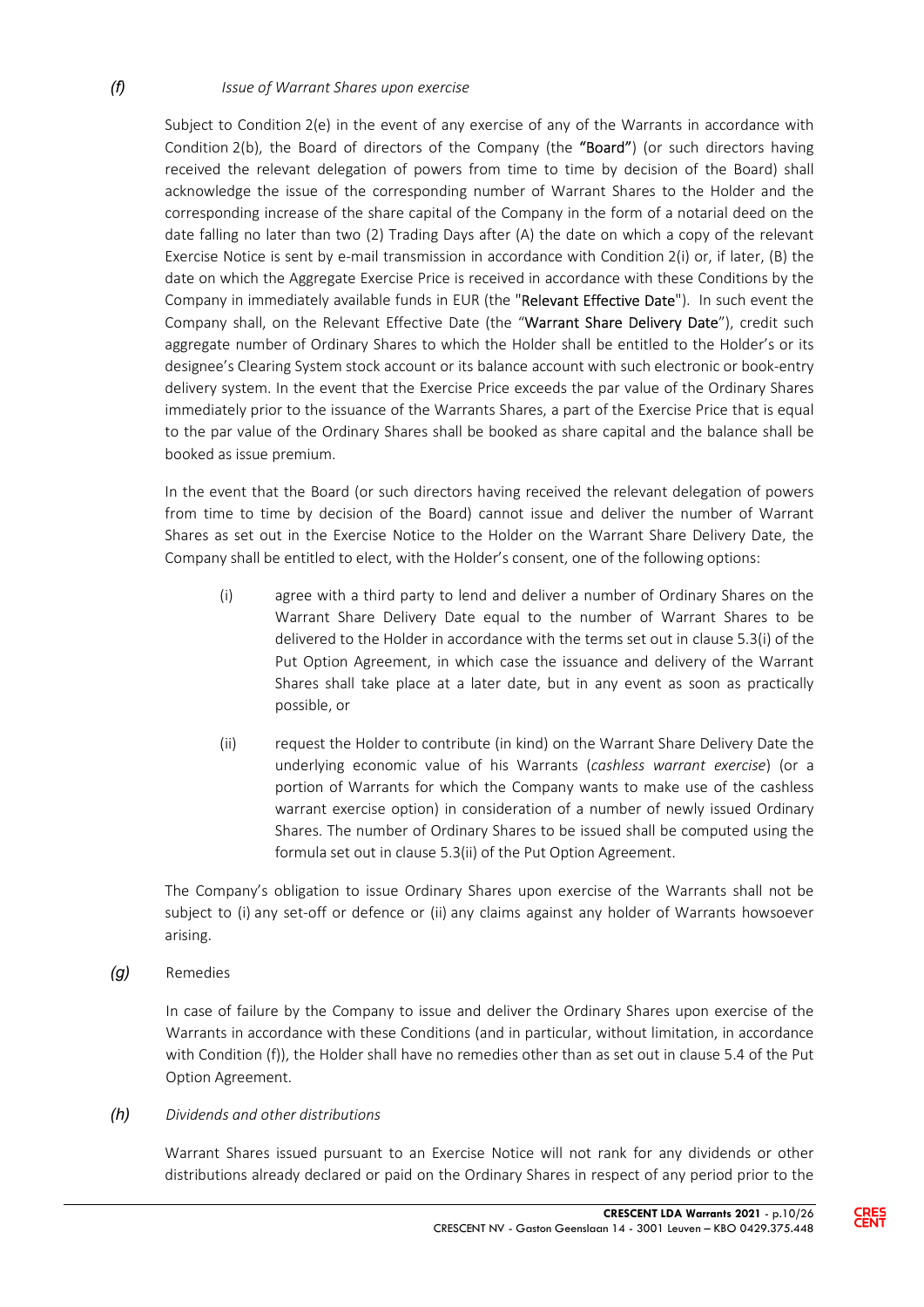Warrant Share Delivery Date of the relevant Warrant Shares, it being specified that the Warrant Shares on or after the relevant Warrant Share Delivery Date shall rank pari passu in all other respects with the Ordinary Shares in issue as at that date.

## 3. ADJUSTMENTS

The Exercise Price and the number of Warrant Shares will be subject to adjustment from time to time as follows:

(a) If, at any time or from time to time on or after the Issue Date, there shall be a consolidation, reclassification or subdivision (each an "Alteration") in relation to the Ordinary Shares, the Exercise Price shall be adjusted by multiplying the Exercise Price in force immediately before such Alteration by the following fraction:

> $\underline{A}$ B

where:

- A equals the number of Ordinary Shares in issue immediately before such Alteration; and
- B equals the number of Ordinary Shares in issue immediately after such Alteration.

Such adjustment shall become effective on the date on which the Alteration takes effect.

- (b) If, at any time or from time to time on or after the Issue Date, the Company shall, other than – for the avoidance of doubt - by way of a Capital Distribution which are covered by (e) exclusively, issue any securities (other than Ordinary Shares or options, warrants or other rights to subscribe for or purchase or otherwise acquire any Ordinary Shares) to Ordinary Shareholders as a class by way of rights or grant to Ordinary Shareholders as a class by way of rights any options, warrants or other rights to subscribe for or purchase or otherwise acquire any securities (other than Ordinary Shares or options, warrants or other rights to subscribe for or purchase Ordinary Shares) then, on the occasion of each such issue or grant, the Company shall either:
	- (i) adjust the Exercise Price by multiplying the Exercise Price in force immediately prior to such issue or grant by the following fraction:

$$
\begin{array}{c}\nA-B \\
\hline\nA\n\end{array}
$$

where:

- A equals the Current Market Price of an Ordinary Share on the Trading Day immediately preceding the date on which the terms of such offer or grant becomes effective; and
- B equals the Fair Market Value on the date of such effectiveness of the portion of the newly issued rights attributable to one Ordinary Share; or
- (ii) make a like issue or grant of options, rights, warrants or securities to each Holder as if each Holder had submitted an Exercise Notice in respect of the Warrants

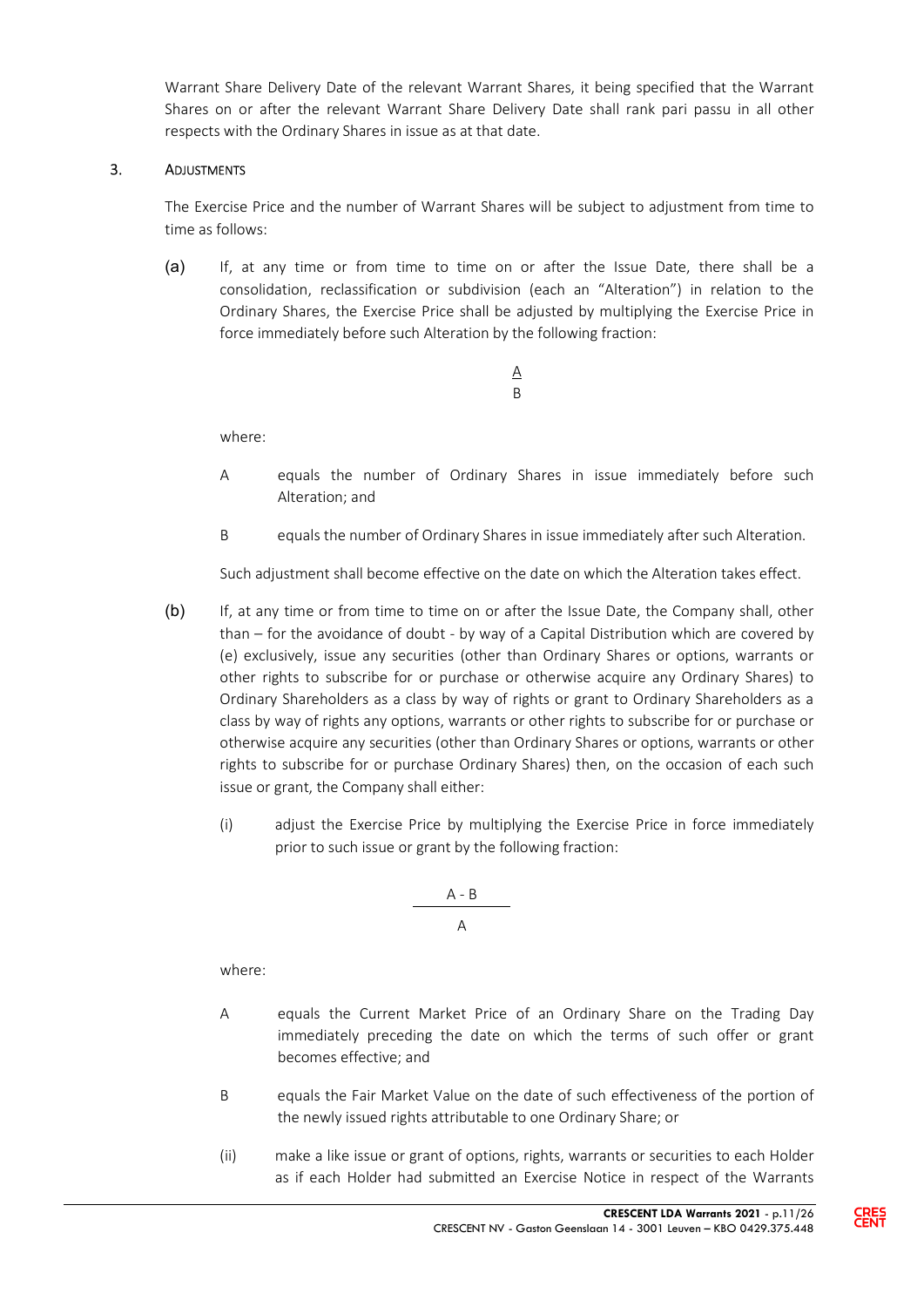which have not then been exercised on the record date applicable to such issue or grant at the Exercise Price per Warrant Share then applicable.

Such adjustment shall become effective on the date on which the issue or grant becomes effective.

(c) If, at any time or from time to time on or after the Issue Date, the Company shall, other than – for the avoidance of doubt - by way of a Capital Distribution which are covered by (e) exclusively, issue Ordinary Shares to Ordinary Shareholders by way of rights, or issue or grant to Ordinary Shareholders as a class by way of rights, options, warrants or other rights to subscribe for or purchase any Ordinary Shares, in each case at less than the Relevant Price, the Exercise Price shall be adjusted by multiplying the Exercise Price in force immediately prior to such issue or grant by the following fraction:

$$
A + B
$$
  
A + C

where:

- A equals the number of Ordinary Shares in issue immediately before such issue or grant;
- B equals the number of Ordinary Shares which the aggregate amount (if any) payable for the Ordinary Shares being issued by way of rights, or for the options or warrants or other rights issued by way of rights and for the total number of Ordinary Shares comprised therein would purchase at the Relevant Price; and
- C equals the number of Ordinary Shares being issued or, as the case may be, comprised in the grant.

Such adjustment shall be effective from the effective date of such issue or grant.

(d) If, at any time or from time to time on or after the Issue Date, the Company shall issue any Ordinary Shares credited as fully paid to the Ordinary Shareholders by way of capitalisation of profits or reserves (including any share premium account or capital redemption reserve), other than to the extent that any such Ordinary Shares are issued instead of the whole or part of a Cash Dividend, the Exercise Price shall be adjusted by multiplying the Exercise Price in force immediately prior to such issue by the following fraction:

$$
\begin{array}{c}\nA \\
B\n\end{array}
$$

where:

- A equals the aggregate nominal amount of the issued Ordinary Shares in issue immediately before such issue; and
- B equals the aggregate nominal amount of the issued Ordinary Shares immediately after such issue.

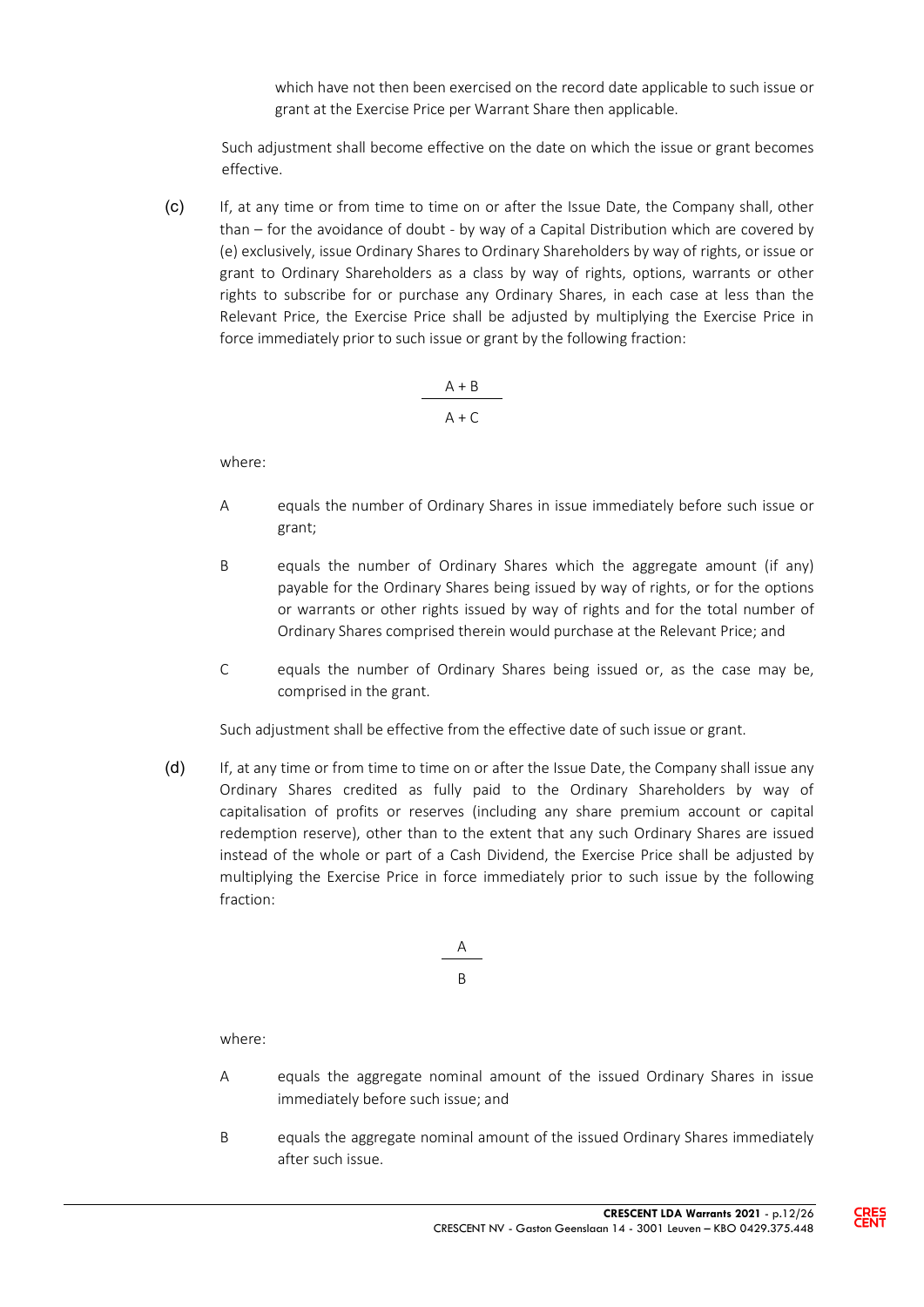Such adjustment shall become effective on the effective date of issue of such Ordinary Shares.

(e) If, at any time or from time to time on or after the Issue Date, the Company shall pay or make any Capital Distribution to the Ordinary Shareholders, the Exercise Price shall be adjusted by multiplying the Exercise Price in force immediately prior to such Capital Distribution by the following fraction:

$$
\frac{A-B}{A}
$$

where:

- A equals the Current Market Price of one Ordinary Share on the Trading Day immediately preceding the date on which the Capital Distribution is made or, in the case of a Spin-Off, is the mean of the Average Prices of an Ordinary Share for the five consecutive Trading Days ending on the Trading Day immediately preceding the date on which the Ordinary Shares are traded ex- the relevant Spin-Off; and
- B equals the portion of the Fair Market Value of the Capital Distribution attributable to one Ordinary Share, determined by dividing the Fair Market Value of the aggregate Capital Distribution by the number of Ordinary Shares entitled to receive the Capital Distribution.

Such adjustment shall become effective on the effective date on which such Capital Distribution is made or if later, the first date upon which the Fair Market Value of the Capital Distribution is capable of being determined as provided herein.

(f) If, at any time or from time to time on or after the Issue Date, the Company shall issue (otherwise than as mentioned in paragraph (c) above) wholly for cash, for contribution in kind or for no consideration any Ordinary Shares (other than Ordinary Shares issued upon exercise of the Warrants) or issue or grant (otherwise than as mentioned in paragraph (c) above) wholly for cash, for consideration in kind or for no consideration any options, warrants or other rights to subscribe for or purchase any Ordinary Shares, at a price per Ordinary Share which is less than the Relevant Price, the Exercise Price shall be adjusted by multiplying the Exercise Price in force immediately prior to such issue by the following fraction:

$$
A + B
$$
  
A + C

where:

- A equals the number of Ordinary Shares in issue immediately before the issue of such Ordinary Shares or the grant of such options, warrants or rights;
- B equals the number of Ordinary Shares which the aggregate consideration (if any) receivable for the issue of such additional Ordinary Shares or, as the case may be, for the Ordinary Shares to be issued or otherwise made available upon the

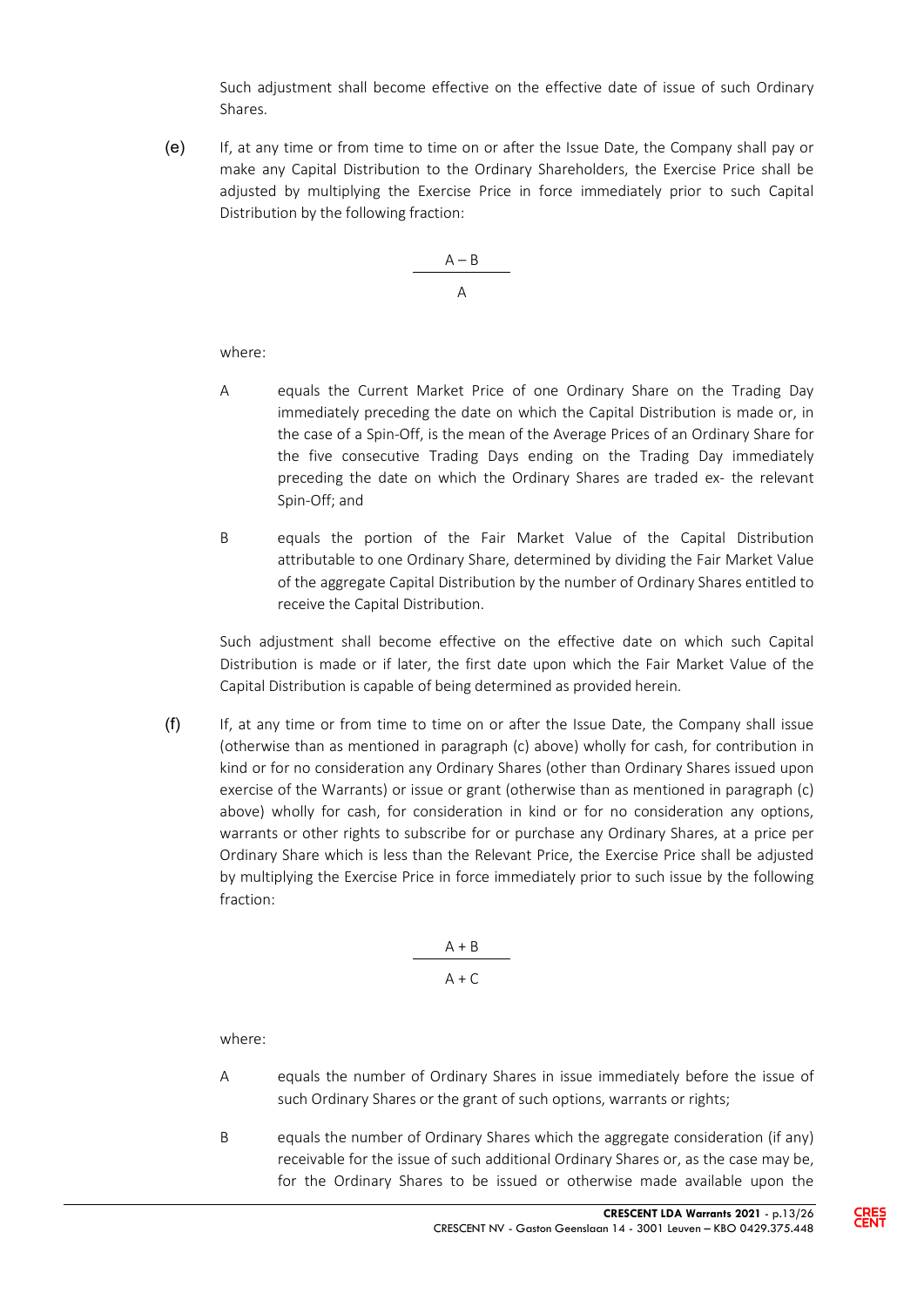exercise of any such options, warrants or rights, would purchase at the Relevant Price; and

C equals the number of Ordinary Shares to be issued pursuant to such issue or, as the case may be, the maximum number of Ordinary Shares which may be issued upon exercise of such options, warrants or rights.

Such adjustment shall become effective on the effective date of issue of such additional Ordinary Shares or, as the case may be, the grant of such options, warrants or rights.

(g) If, at any time or from time to time on or after the Issue Date, the Company or any Subsidiary or (at the direction or request of or pursuant to any arrangements with the Company or any Subsidiary) any other Person (otherwise than as mentioned in paragraphs (c) or (f) above) shall issue wholly for cash or for no consideration any securities which by their terms of issue carry (directly or indirectly) rights of conversion into, or exchange or subscription for, Ordinary Shares (other than Ordinary Shares already in issue at the time of the issue of the securities referred to) (or shall grant any such rights in respect of existing securities so issued) or securities which by their terms might be redesignated as Ordinary Shares, and the consideration per Ordinary Share receivable upon conversion, exchange, subscription or redesignation is less than the Relevant Price, the Exercise Price shall be adjusted by multiplying the Exercise Price in force immediately prior to such issue (or grant) by the following fraction:

$$
A + B
$$
  
A + C

where:

- A equals the number of Ordinary Shares in issue immediately before such issue or grant (but where the relevant securities carry rights of conversion into or rights of exchange or subscription for Ordinary Shares which have been issued by the Company for the purposes of or in connection with such issue, less the number of such Ordinary Shares so issued);
- B equals the number of Ordinary Shares which the aggregate consideration (if any) receivable for the Ordinary Shares to be issued or otherwise made available upon conversion or exchange or upon exercise of the right of subscription attached to such securities or, as the case may be, for the Ordinary Shares to be issued or to arise from any such redesignation would purchase at the Relevant Price; and
- C equals the maximum number of Ordinary Shares to be issued or otherwise made available upon conversion or exchange of such securities or upon the exercise of such right of subscription attached thereto at the initial conversion, exchange or subscription price or rate or, as the case may be, the maximum number of Ordinary Shares which may be issued or arise from any such redesignation,

provided that if at the time of issue of the relevant securities or date of grant of such rights (the "Paragraph (g) Specified Date") such number of Ordinary Shares is to be determined by reference to the application of a formula or other variable feature or the occurrence of any event at some subsequent time (which may be when such securities are converted or exchanged or rights of subscription are exercised or, as the case may be, such securities are redesignated or at such other time as may be provided) then for the purposes of this paragraph (g), "C" shall be determined by the application of such formula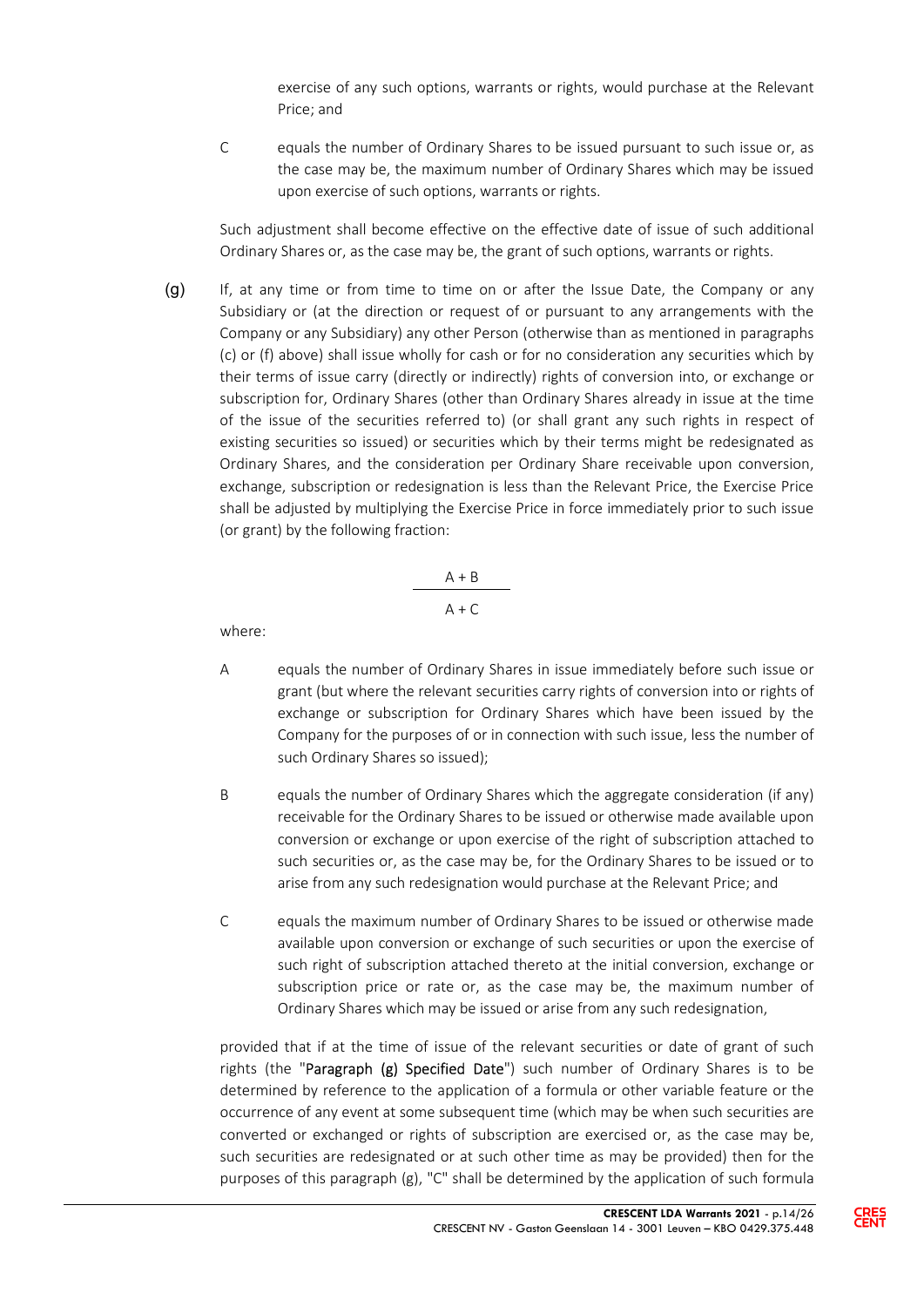or variable feature or as if the relevant event occurs or had occurred as at the Paragraph (g) Specified Date and as if such conversion, exchange, subscription, purchase or acquisition or, as the case may be, redesignation had taken place on the Paragraph (g) Specified Date.

Such adjustment shall become effective on the effective date of issue of such securities or, as the case may be, the grant of such rights.

 $(h)$  If, at any time or from time to time on or after the Issue Date, there shall be any modification of the rights of conversion, exchange or subscription attaching to any such securities as are mentioned in paragraph (g) above (other than in accordance with the terms (including terms as to adjustment) applicable to such securities upon issue) so that following such modification the consideration per Ordinary Share receivable has been reduced and is less than the Current Market Price per Ordinary Share on the Trading Day immediately preceding the date of the approval of such modification, the Exercise Price shall be adjusted by multiplying the Exercise Price in force immediately prior to such modification by the following fraction:

> $A + B$  $A + C$

where:

- A equals the number of Ordinary Shares in issue immediately before such modification (but where the relevant securities carry rights of conversion into or rights of exchange or subscription for Ordinary Shares which have been issued by the Company for the purposes of or in connection with such issue, less the number of such Ordinary Shares so issued);
- B equals the number of Ordinary Shares which the aggregate consideration (if any) receivable for the Ordinary Shares to be issued or otherwise made available upon conversion or exchange or upon exercise of the right of subscription attached to the securities so modified would purchase at such Current Market Price per Ordinary Share; and
- C equals the maximum number of Ordinary Shares which may be issued or otherwise made available upon conversion or exchange of such securities or upon the exercise of such rights of subscription attached thereto at the modified conversion, exchange or subscription price or rate but giving credit in such manner as an Acceptable Party shall, acting as an expert, consider appropriate for any previous adjustment under this paragraph or paragraph (g) above,

provided that if at the time of such modification (the "Paragraph (h) Specified Date") such number of Ordinary Shares is to be determined by reference to the application of a formula or other variable feature or the occurrence of any event at some subsequent time (which may be when such securities are converted or exchanged or rights of subscription are exercised or at such other time as may be provided) then for the purposes of this paragraph (h), "C" shall be determined by the application of such formula or variable feature or as if the relevant event occurs or had occurred as at the Paragraph (h) Specified Date and as if such conversion, exchange or subscription had taken place on the Paragraph (h) Specified Date.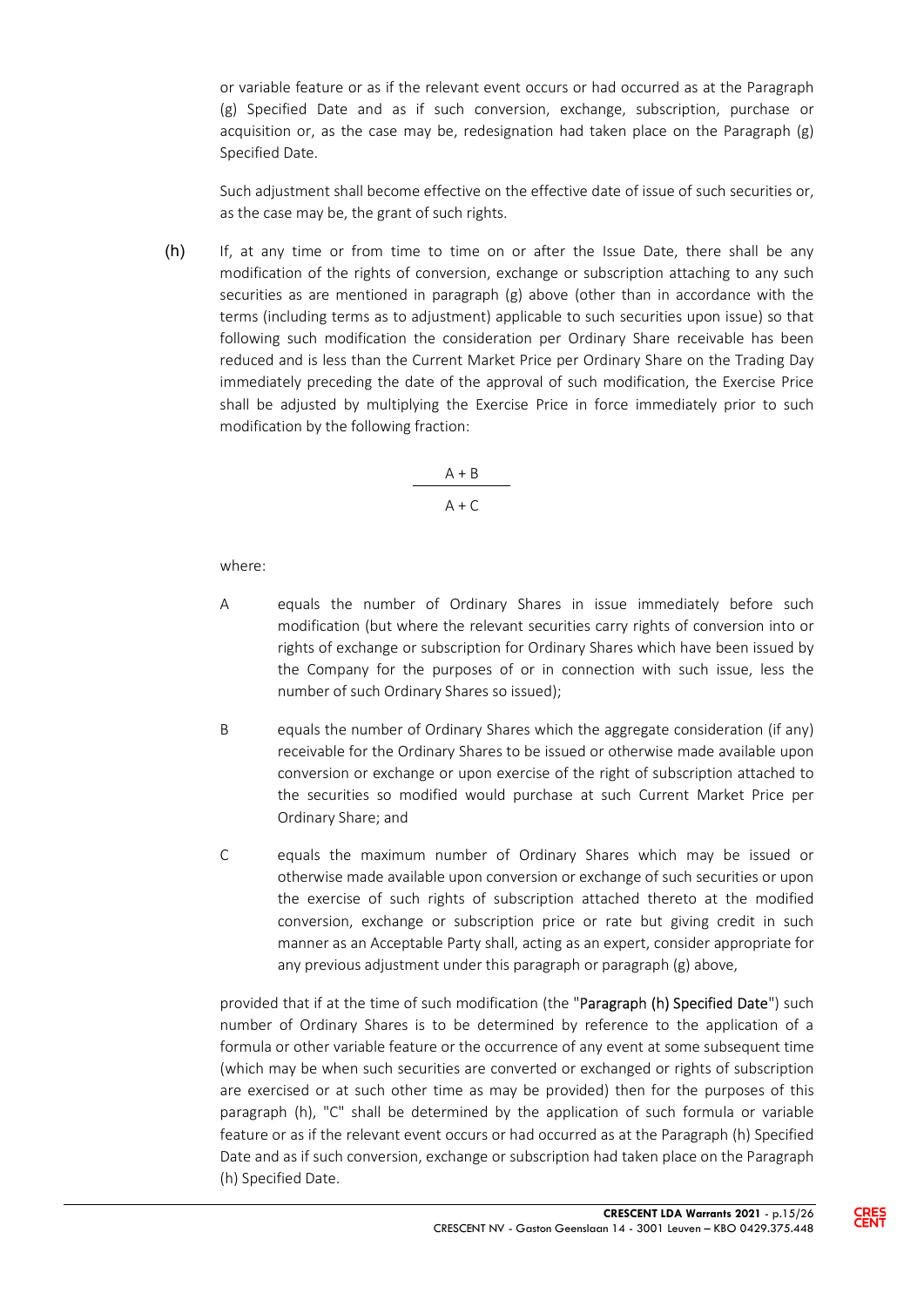Such adjustment shall become effective on the date of modification of the rights of conversion, exchange or subscription attaching to such securities.

(i) If, at any time or from time to time on or after the Issue Date, the Company or any Subsidiary or (at the direction or request of or pursuant to any arrangements with the Company or any Subsidiary) any other Person shall offer any securities in connection with which offer Ordinary Shareholders as a class are entitled to participate in arrangements whereby such securities may be acquired by them (except where the Exercise Price falls to be adjusted or an offer falls to be made to Holders under paragraphs (b), (c), (d), (e), (f) or (g) above (or would fall to be so adjusted or made if the relevant issue or grant was at the Current Market Price per Ordinary Share on the relevant Trading Day) the Exercise Price shall be adjusted by multiplying the Exercise Price in force immediately before the making of such offer by the following fraction:

$$
\frac{A-B}{A}
$$

where:

- A equals the Current Market Price of one Ordinary Share on the Trading Day immediately preceding the date on which the terms of such offer are first approved; and
- B equals the Fair Market Value on the date of such approval of the portion of the relevant offer attributable to one Ordinary Share.

Such adjustment shall become effective on the first date on which the Ordinary Shares are traded ex-rights on the Principal Market.

- (j) Concurrently with the public announcement by the Company of the making of an offer, grant or issue to which Condition 3(b) applies, the Company shall notify the Holder in writing whether it proposes to extend the offer, grant or issue to the Holder as set out in Condition 3(b)(ii) or adjust the Exercise Price. If the Company so proposes, the election shall be at the Holders discretion.
- (k) If the Exercise Date in relation to any Warrant shall be after the record date for any such issue, distribution, grant or offer (as the case may be) as is mentioned in paragraphs (b) to (i) above, but before the relevant adjustment becomes effective or the relevant offer is made to Holders, the Company shall (conditional upon the relevant adjustment becoming effective) procure that there shall be issued or transferred to the converting Holder or in accordance with the instructions contained in the Exercise Notice such additional number of Ordinary Shares or other securities as, together with the Ordinary Shares issued or transferred, as the case may be, on exercise, is equal to the number of Ordinary Shares which would have been required to be issued, allotted or transferred, as the case may be, on exercise if the relevant adjustment or offer had in fact been made and accepted and become effective immediately after the relevant record date. Such additional Ordinary Shares or other securities shall be issued or transferred as at, and within one month after, the relevant Exercise Date or within one month after the date of issue of Ordinary Shares or other securities if the relevant adjustment results from the issue or transfer of Ordinary Shares and certificates for such Ordinary Shares (if such Ordinary Shares are in certificated form) will be despatched within such period of one month.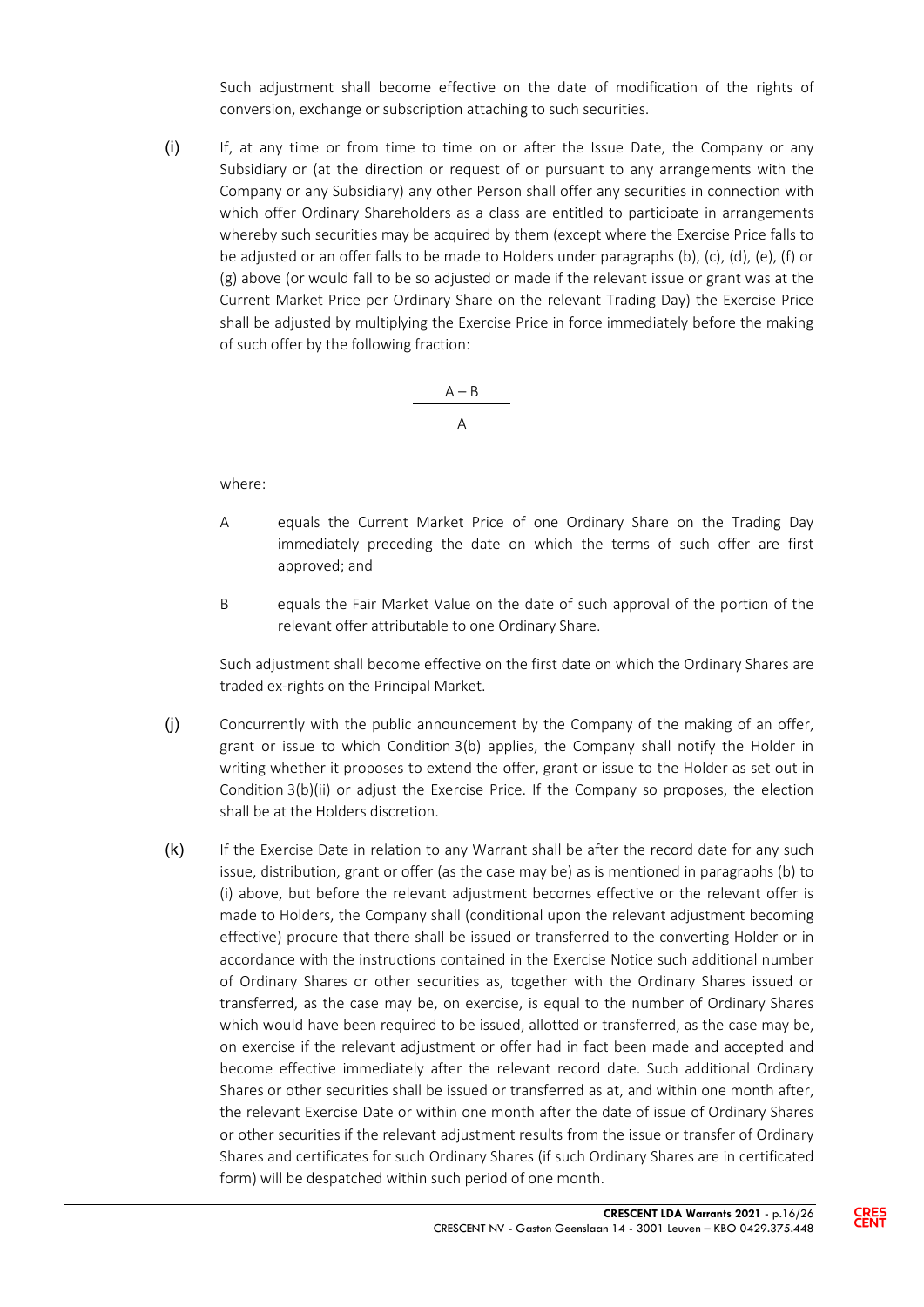- (l) If during the period beginning on and including the date of the Put Option Agreement and ending on the date immediately preceding the Issue Date, any of the matters set out in paragraphs (a) to (i) occurred so that had the Warrants been in issue as of date of the Put Option Agreement there would have been a resulting adjustment to the Exercise price and/or the number of Warrant Shares, then the Warrants shall be deemed to have been in issue at the time when such matters occurred and the terms thereof shall be adjusted accordingly.
- (m) If the Company and the Majority Holders (acting reasonably and in good faith and after a reasonable period of consultation with each other) determine that an adjustment should be made to the Exercise Price as a result of one or more events or circumstances not referred to above in this Condition 3 (even if the relevant event or circumstance is specifically excluded from the operation of paragraphs (a) to (m) above), such Holders and the Company shall (within 21 days of such event or circumstance arises), at such Holders' expense, request an Acceptable Party, acting as expert, to determine as soon as practicable what adjustment (if any) to the Exercise Price is fair and reasonable to take account thereof and the date on which such adjustment (if any) should take effect and upon such determination such adjustment (if any) shall be made and shall take effect in accordance with such determination.
- (n) References to any issue or offer to Ordinary Shareholders "as a class" or "by way of rights" shall be taken to be references to an issue or offer to all or substantially all Ordinary Shareholders other than Ordinary Shareholders to whom, by reason of laws of any territory or requirements of any recognised regulatory body or any other stock exchange in any territory or in connection with fractional entitlements, it is determined not to make such issue or offer.
- (o) Simultaneously with any adjustment to the Exercise Price pursuant to this Condition, the number of Warrant Shares that may be purchased upon exercise of the Warrants shall be increased or decreased proportionately, so that after such adjustment the Aggregate Exercise Price payable hereunder for the increased or decreased number of Warrant Shares shall be the same as the Aggregate Exercise Price in effect immediately prior to such adjustment.
- (p) On any adjustment pursuant to this Condition 3, the resultant Exercise Price shall be rounded to the nearest €0.0001.
- (q) No adjustment shall be made pursuant to this Condition 3 to the Exercise Price where Ordinary Shares or other securities (including rights, warrants or options) are issued, offered, exercised, allotted, appropriated, modified or granted:
	- (i) to directors and/or members of the personnel (as defined in article 1:27 of the Belgian Companies and Association Code) of the Company, it being understood that only a number of Ordinary Shares or securities giving right to a number of Ordinary Shares that is maximum 10 % of the outstanding number of Ordinary Shares of the Company at the time of the issue of the Ordinary Shares or the grant of rights, warrants or options giving right to Ordinary Shares can be issued or granted; or
	- (ii) upon the exercise of any of the outstanding warrants or subscription rights that have been issued by the Company prior to the issuance of Warrants.

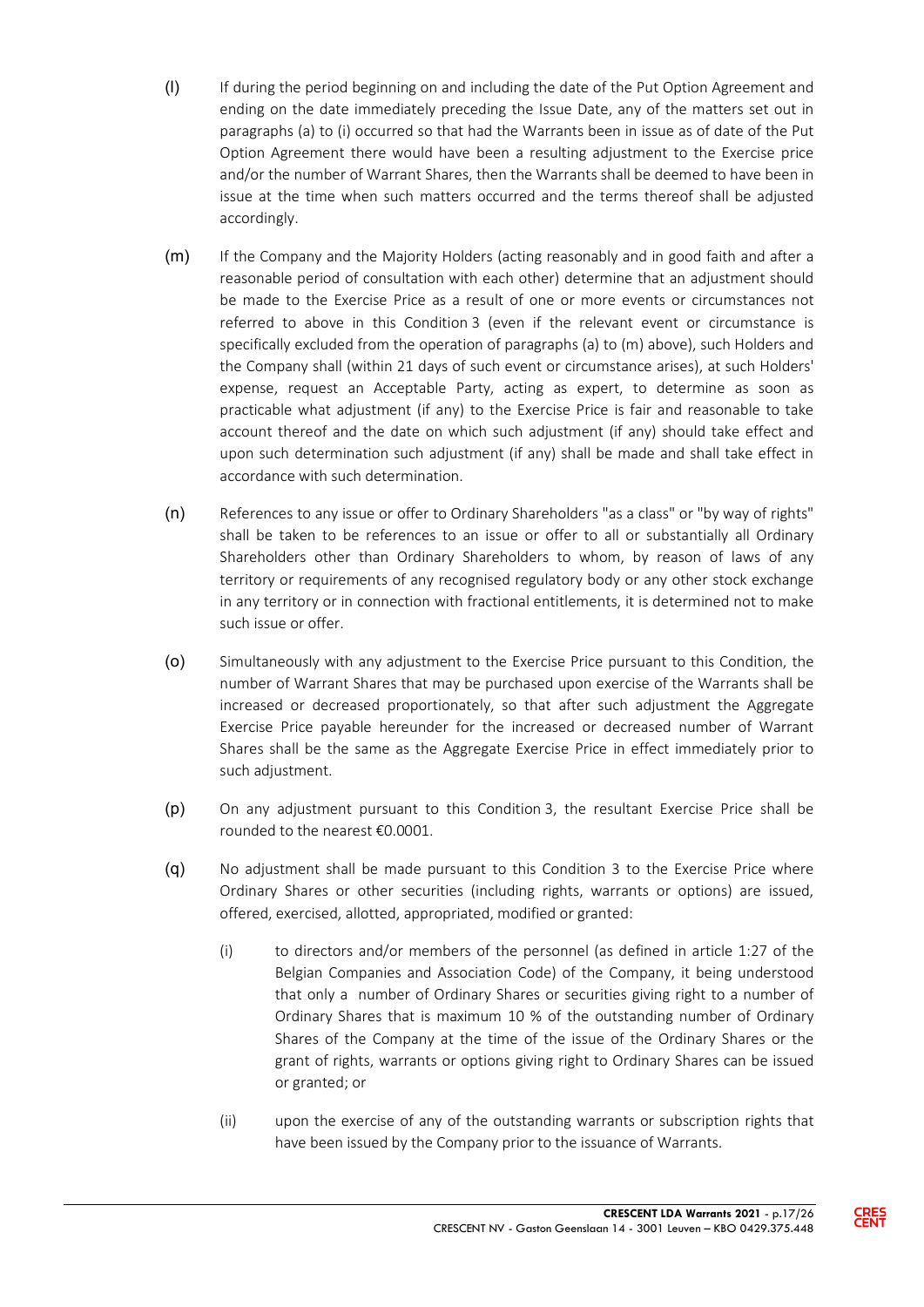(r) For the avoidance of doubt, subject to any adjustments required pursuant to this Condition 3, nothing herein shall prevent the Company and its Affiliates from issuing Ordinary Shares, warrants, convertible bonds or other instruments to any Person, to incur indebtedness, grant guarantee or security (other than on any Warrant Share) or generally to enter into any transaction which is not expressly prohibited pursuant hereto, subject in each case subject to Condition 8.8.

# 4. FRACTIONAL INTERESTS

No fractional shares shall be issuable upon the exercise of a Warrant. If, on exercise of a Warrant by a Holder thereof, such Holder exercises several Warrants, the number of Ordinary Shares issuable upon the exercise of such Warrants shall be determined on an aggregated basis taking into account all the Warrants so exercised by such Holder, and if in such event the Holder would otherwise be entitled to subscribe for an aggregate number of Ordinary Shares including a fractional of an Ordinary Share, the aggregate number of Ordinary Shares issuable and deliverable upon such exercise shall be rounded to the nearest whole number of Ordinary Shares, with a fraction of 50 per cent. or more of an Ordinary Share being rounded up to one whole Ordinary Share, and a fraction of less than 50 per cent. of an Ordinary Share being rounded down to zero.

# 5. FORM, TITLE AND TRANSFER

(a) Form

The Warrants are issued and shall remain in registered form.

(b) Title

The Person in whose name the Warrants are registered (the "Holder") shall (to the fullest extent permitted by applicable laws) be treated at all times by all Persons for all purposes as the absolute owner of the relevant Warrants (regardless of any notice of ownership, trust or any interest in it or its theft or loss).

(c) Transfer or Assignment

The Holder shall not be entitled to transfer or assign any Warrant, save for transfers to Affiliates.

#### 6. MAINTENANCE OF REGISTERS

The Company shall so long as any Warrants are outstanding:

- (a) maintain at it registered office the Warrant Register which shall, to the extent the Company is notified of the same in accordance with these Conditions, show (i) the name and address of the registered holder of each Warrant (including, for the avoidance of doubt, all transfers and changes of ownership of Warrants) and (ii) all cancellations of each Warrant following its exercise; and
- (b) subject to applicable laws and regulations at all reasonable times during office hours and on prior written notice by the Holder, make the Warrant Register available to the Holder for inspection and for the taking of copies or extracts.

**CRES**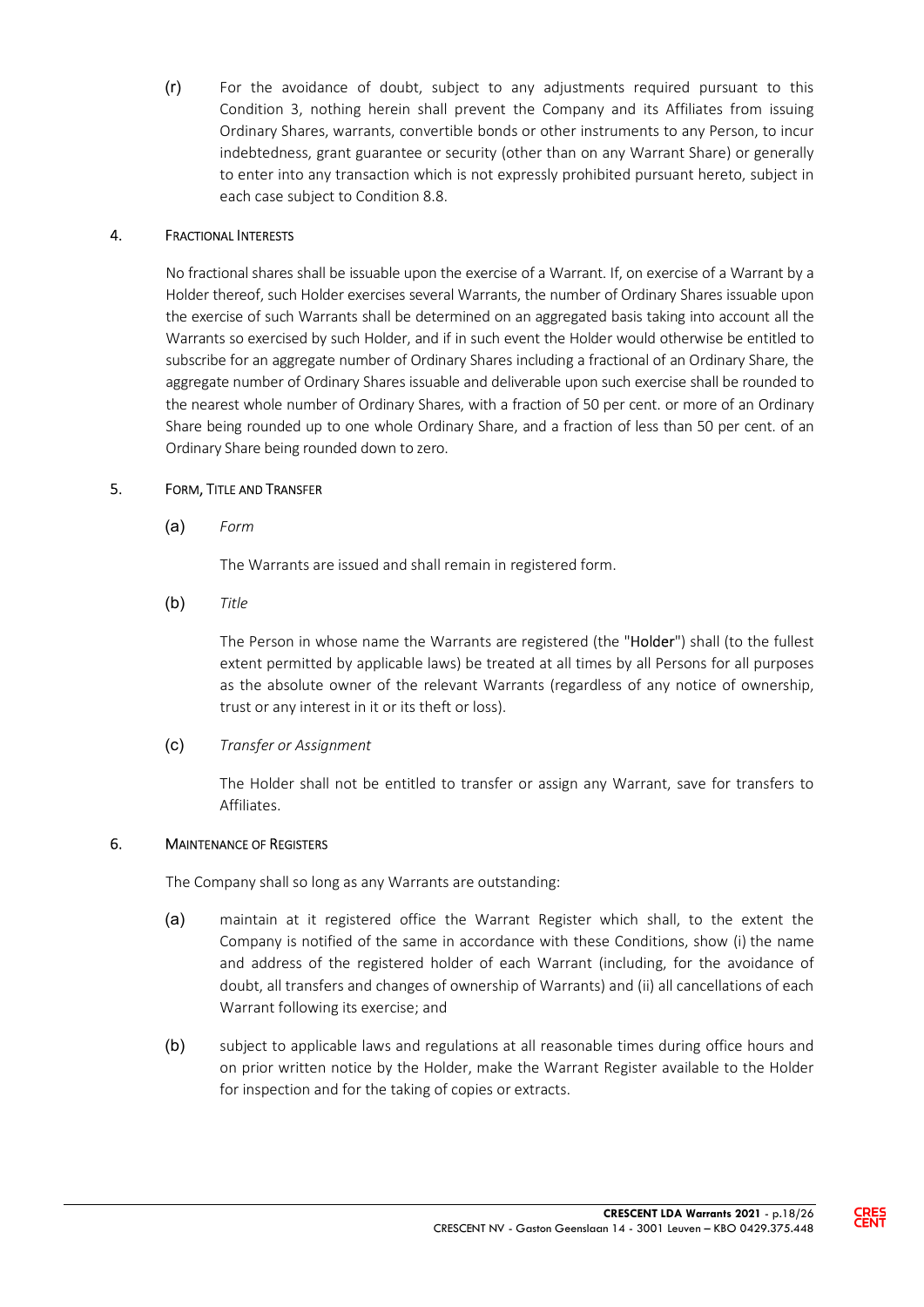# 7. TAXES

The Company shall pay any and all documentary, stamp, transfer and other similar taxes which may be payable under the laws of any jurisdiction with respect to the issue of the Warrants and the issue and delivery of Warrant Shares upon exercise of the Warrants.

# 8. ORGANIC CHANGES

- 8.1 Any reorganisation, merger, reconstruction or amalgamation of the Company and/or its Subsidiaries or any sale of all or substantially all of the assets of the Company and its Subsidiaries (taken as a whole) to another Person or any other transaction which in any such case is effected in such a way that holders of Ordinary Shares are entitled to receive shares, securities or assets of any Person other than the Company (including, without limitation, cash) in exchange for or by way of consideration for the cancellation of, or with respect to, Ordinary Shares is referred to herein as "Organic Change".
- 8.2 Prior to the completion of any:
	- (a) sale of all or substantially all of the assets of the Company and its Subsidiaries; or
	- (b) any Organic Change following which the Company is to become the subsidiary of another Person or to be wound up,

the Company will, without prejudice to any rights granted to the Holders further to Belgian law, use all reasonable endeavours to secure from the Person purchasing such assets or the acquiring company or successor resulting from such Organic Change (in each case, the "Acquiring Entity") a written agreement (in form and substance reasonably satisfactory to the Majority Holders) to deliver to each holder of Warrants, in exchange for such Warrants, a security of the Acquiring Entity evidenced by a written instrument substantially similar in form and substance to these Conditions and reasonably satisfactory to the Majority Holders (and the terms of such security (including, for the avoidance of doubt, the exercise price and the number of shares in the Acquiring Entity in respect of which such new warrant may be exercised) shall, without limitation, reflect the value of the Ordinary Shares at the time of such sale or Organic Change).

- 8.3 Prior to the consummation of any other Organic Change, the Company shall make appropriate provision (in form and substance reasonably satisfactory to the Majority Holders) to ensure that each of the holders of the Warrants will thereafter have the right to acquire and receive, in lieu of or in addition to (as the case may be) the Ordinary Shares immediately theretofore acquirable and receivable upon the exercise of such holder's Warrants, such shares, securities or assets that would have been issued or transferred in such Organic Change with respect to or in exchange for the number of Ordinary Shares which would have been acquirable and receivable upon the exercise of such holder's Warrants as of the date of such Organic Change.
- 8.4 Notwithstanding the foregoing (but only if measures reasonably satisfactory to the Holder have not been taken pursuant to Condition 8.2 or 8.3), in the event of an Organic Change, at the request of the Holder delivered before the 30th day after such Organic Change, the Company (or the Acquiring Entity) shall purchase the unexercised portion of the Warrants from the Holder by paying to the Holder, within five (5) Business Days of such request (or, if later, on the effective date of the Organic Change), cash in an amount equal to the Black Scholes Value of the remaining unexercised portion of the Warrants on the date of the consummation of such Organic Change.
- 8.5 The Company will give written notice to the Holder of any transaction or matter which will constitute an Organic Change at least ten Trading Days prior to the record date for determining the holders of Ordinary Shares entitled (A) to any dividend or distribution upon the Ordinary Shares,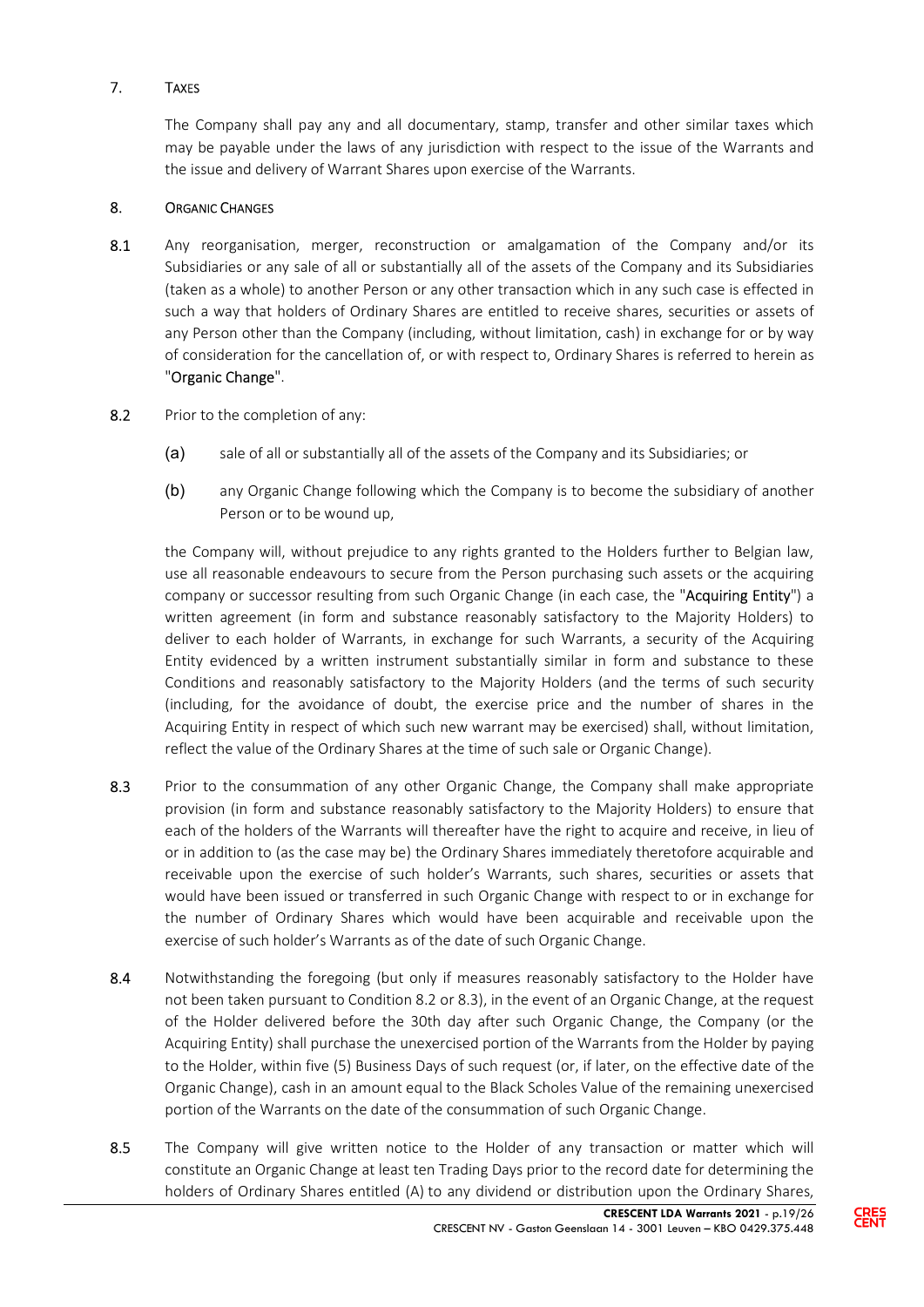(B) to any pro rata subscription offer to holders of Ordinary Shares or (C) to vote, in any such case in relation to or with respect to any Organic Change, and shall make such information known to the public prior to or in conjunction with such notice being provided to the Holder.

- 8.6 The Company will also give written notice to the Holder at least ten Trading Days prior to the date on which any Organic Change will take place, and shall make such information about the Organic Change known to the public prior to or in conjunction with such notice being provided to the Holder.
- 8.7 Nothing in these Conditions shall be interpreted as giving the Holder the right to pre-approve or veto (a) any intended modification to the Company's capital structure (including all operations resulting in an increase or decrease of the Company's share capital), (b) any Organic Change, or (c) any transaction or operation that would give rise or not give rise to an adjustment pursuant to Condition 3 of these Conditions.
- 8.8 Deviating from Article 7:71 BCC, and without prejudice to Conditions 3 and 8, the Company expressly reserves the right to take all actions that it deems necessary with respect to its capital, securities, articles of association or its management (including but not limited to a capital decrease with or without distribution to shareholders, a capital increase in kind, a capital increase by way of incorporation of reserves (with or without issuance of new shares to the shareholders for free), a capital increase by means of a contribution in cash regardless of the issue price of the newly issued shares or the limitation of the preferential subscription right of the existing shareholders and warrant holders, the issuance of shares of a new class or subscription rights in relation thereto (whether as part of the issuance of a new management incentive plan to third parties or not), the issuance of convertible bonds, profit certificates or subscription rights (for free or against remuneration) to the existing shareholders or a third party, the repurchase of its own shares or other securities, any of the operations referred to in Book XII of the BCC, a transfer of its registered seat to another jurisdiction, a conversion into another company form with legal personality, a modification of the rules on the payment of dividends or the division of profits, the introduction of double voting rights, or any other modification to the rights and obligations or to the economic or membership rights of the shareholders or the holders of any other security), even if such resolutions would imply a reduction in the benefits conferred to the Holder. Any of the actions contemplated herein that would imply a reduction in the benefits conferred to the Holder, not otherwise reflected in the Adjustments of Condition 3 or the rights conferred in Condition 8 in case of an Organic Change, shall lead to a further adjustment as determined in good faith by an Acceptable Party to correct for the reduction of those benefits.

# 9. COVENANTS AS TO ORDINARY SHARES

The Company hereby covenants and agrees as follows:

- (a) the Warrants are duly authorised and validly issued;
- (b) all Warrant Shares which may be issued upon the exercise of the rights represented by the Warrants in accordance with these Conditions will, upon issue and payment of the relevant Exercise Price thereof in full, be validly issued, fully paid and free from all Liens created by or through the Company with respect to the issue thereof;
- (c) the Company shall maintain, so long as any Ordinary Shares in issue shall be Admitted, the Admission of all Ordinary Shares from time to time issuable upon the exercise of the Warrants and all Ordinary Shares issued upon such exercise shall be duly Admitted with effect from the relevant Warrant Share Delivery Date; and

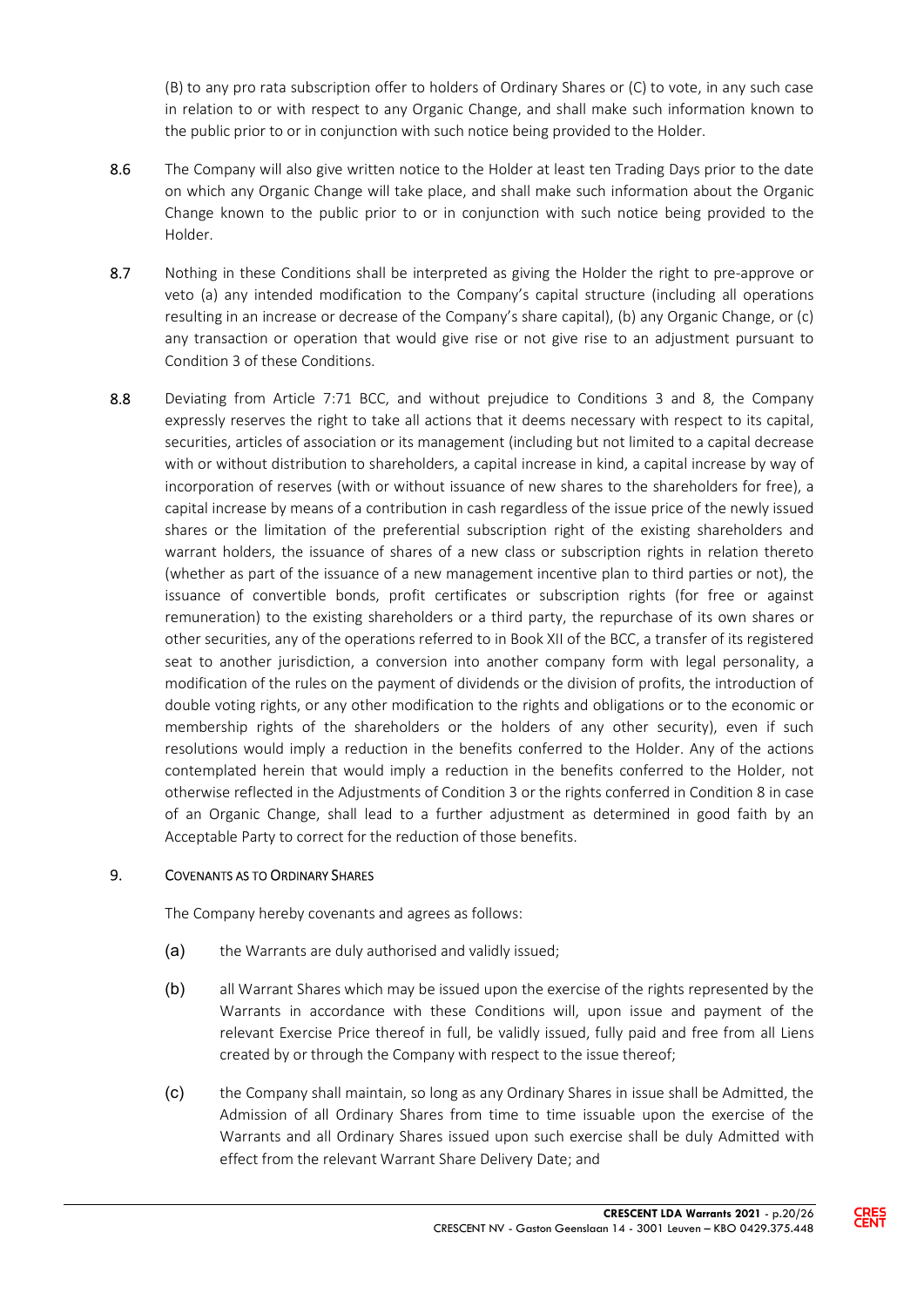(d) the Company shall take all such actions as may be necessary or appropriate in order that the Company may validly and legally issue fully paid Ordinary Shares upon the exercise of the Warrants.

#### 10. MISCELLANEOUS

#### (a) Failure to Exercise Rights not Waiver

No failure or delay on the part of the Holder in the exercise of any power, right or privilege hereunder shall operate as a waiver thereof, nor shall any single or partial exercise of any such power, right or privilege preclude any other or further exercise thereof. All rights and remedies of the Holder hereunder are cumulative and not exclusive of any rights or remedies otherwise available.

#### (b) Notices

Any notice or other communication required or permitted to be given under these Conditions shall be in writing and shall be deemed to have been received upon hand delivery (receipt acknowledged) or e-mail transmission at the postal or email addresses (if delivered on a Business Day prior to 5:00 p.m., local time, where such notice is to be received), or the first Business Day following such delivery (if delivered other than on a Business Day prior to 5:00 p.m., local time, where such notice is to be received). The address and e-mail addresses for such communications shall be such addresses as such Holder shall have last so communicated in writing to the Company for the Holder and if to the Company, at the following address: CRESCENT BV at Gaston Geenslaan 14, 3001 Leuven, Belgium and email eric.van.zele@telenet.be; edwin.bex@sait.nu ; legal@opticrescent.com; and, each such communication being marked "for the attention of Eric Van Zele, Chief Executive Officer and Edwin Bex, Chief Financial Officer".

#### (c) Warrant Holder not deemed a Shareholder

Nothing contained in these Conditions shall be construed as imposing any liabilities on such Holder to subscribe for any securities (upon exercise of the Warrants or otherwise) or as a shareholder of the Company, whether such liabilities are asserted by the Company or by creditors of the Company.

# (d) Amendments

No amendment, modification or other change may be made to the Warrants or the Conditions unless such amendment, modification or change is set forth in writing and is signed by the Company and the Majority Holders, provided that no such action may increase the Exercise Price or decrease the number of shares obtainable upon exercise of any Warrants without the written consent of the Holder. The Company may from time to time without the consent of the Holder create and issue further warrants substantially in the same form as the Warrants.

#### (e) Selling restrictions and representations by the Holders

The Holders acknowledge and accept the selling restrictions set out in Appendix C and undertakes to comply therewith.

The Holders confirm receipt of the CRESCENT Dealing Code and Internal Procedures relating to the prevention of Market Abuse, and undertake to abide by it. In particular no transactions in CRESCENT securities are allowed during closed and prohibited periods. For further information please refer to the aforementioned Dealing Code.

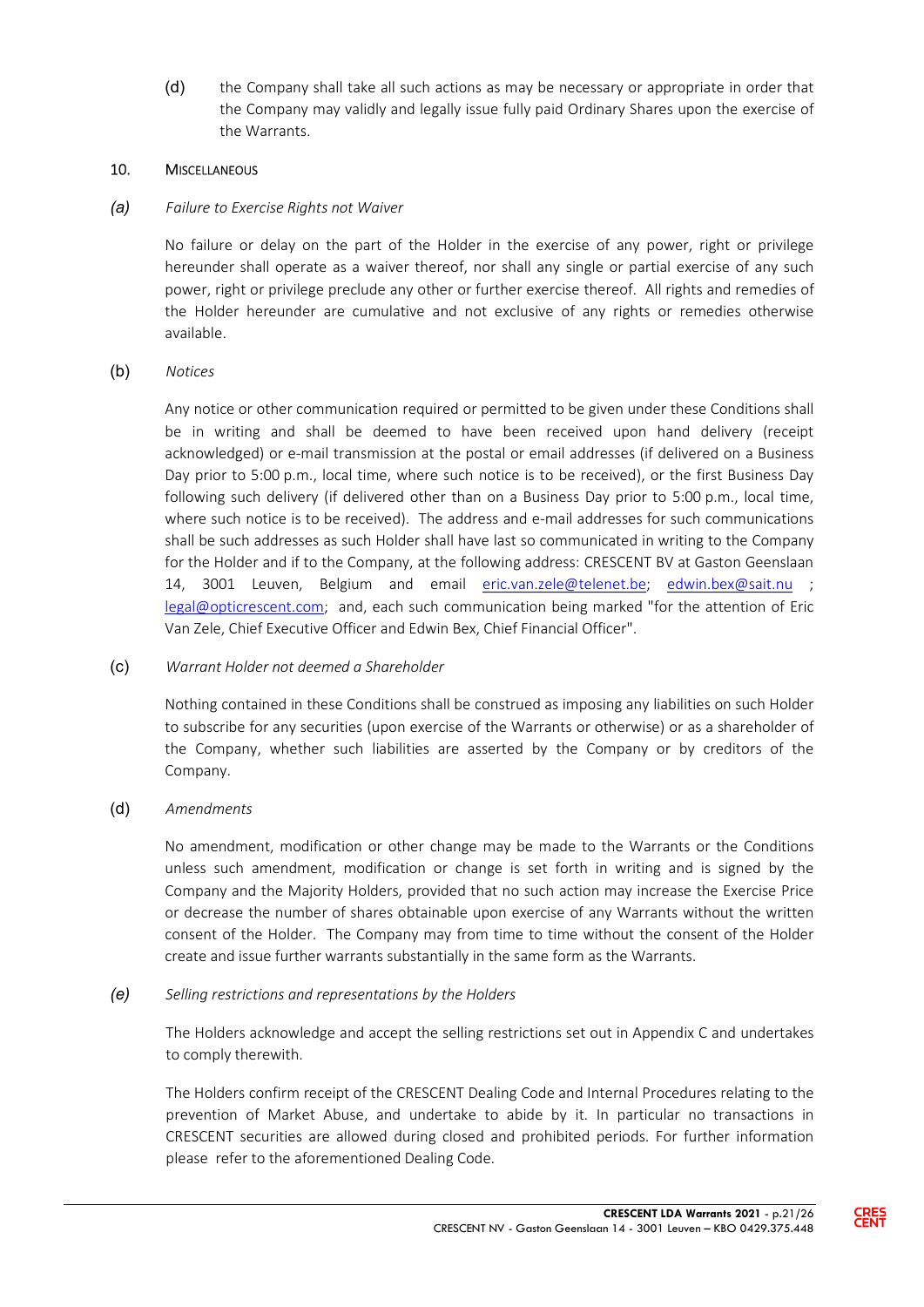# (f) Governing Law

These Conditions and the Warrants are governed by and shall be construed in accordance with the laws of Belgium. The Dutch speaking-courts of Brussels shall have exclusive jurisdiction with respect to any disputes in connection with these Conditions and the Warrants.

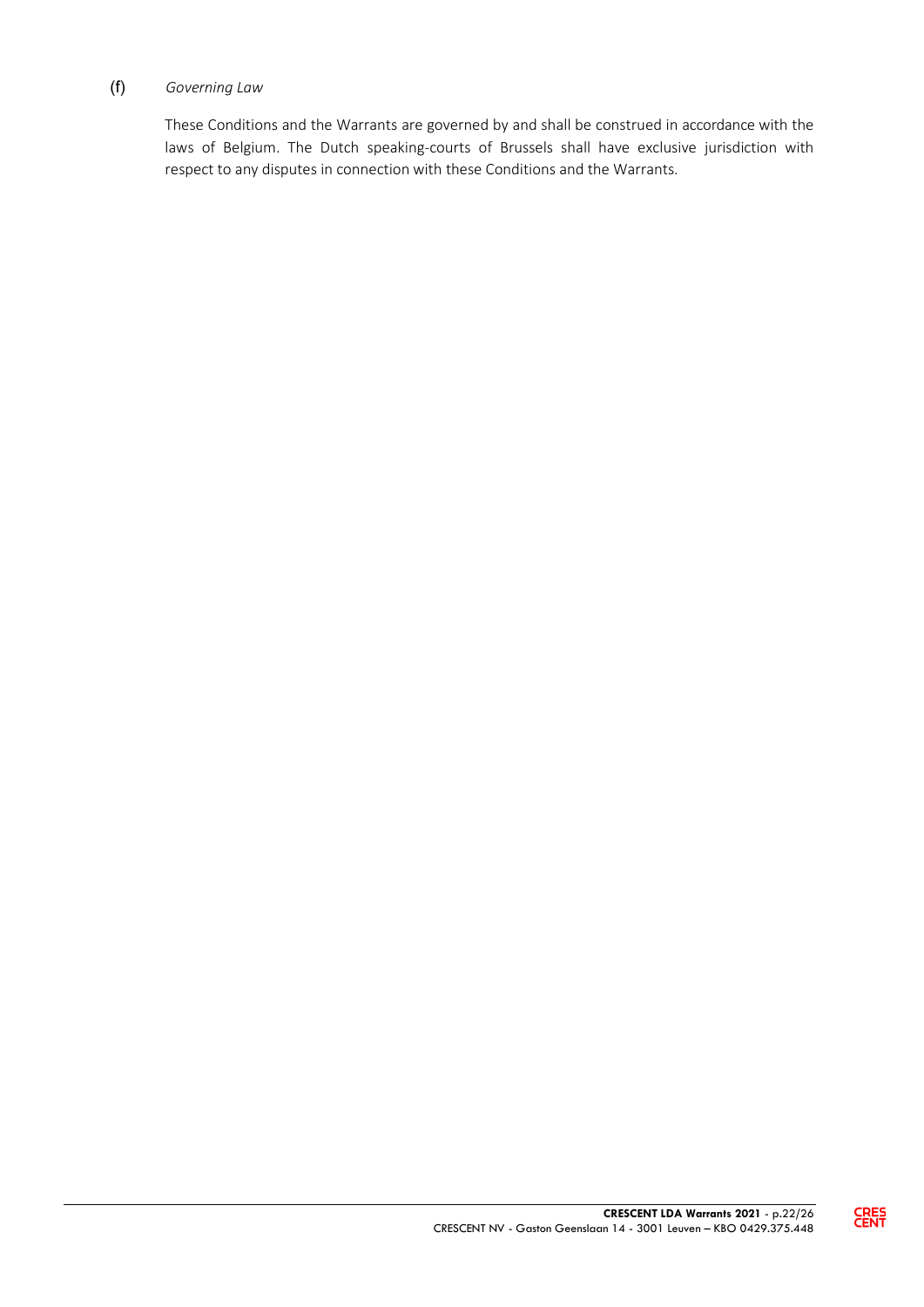#### APPENDIX A

#### Form of Exercise Notice

## EXERCISE NOTICE

Reference is made to the Warrants, issued on [ $\bullet$ ] 2021, by CRESCENT BV, a company incorporated in Belgium (registration number 0429.375.448) whose registered office is at Gaston Geenslaan 14, 3001 Leuven, Belgium (the "Company"). In accordance with and pursuant to the terms of the Warrants, the undersigned hereby elects to exercise the rights to subscribe for ordinary shares of the Company at a price of € 0.046 per ordinary share in respect of [●] Warrant Shares (the "Exercised Shares").

Subscription Date:\_\_\_\_\_\_\_\_\_\_\_\_\_\_\_\_\_\_\_\_\_\_\_\_\_\_\_\_\_\_\_\_

Please confirm the following information:

Exercise Price:

Number of Warrants to be exercised: \_\_\_\_\_\_\_\_\_

Number of Exercised Shares to be issued:

Clearing System Participant ID: \_\_\_\_\_\_\_\_\_\_\_\_\_\_\_\_\_\_\_\_\_\_\_

Clearing System Account ID:

We confirm that payment of the Aggregate Exercise Price and surrender of the Warrant have been made in accordance with Condition 2(c) of the Warrant.

\_\_\_\_\_\_\_\_\_\_\_\_\_\_\_\_\_\_\_\_\_\_\_\_\_\_\_\_\_

\_\_\_\_\_\_\_\_\_\_\_\_\_\_\_\_\_\_\_\_\_\_\_\_\_\_\_\_\_

Please issue the Exercised Shares in the following name and to the following address:

Issue to:

Phone: \_\_\_\_\_\_\_\_\_\_\_\_\_\_\_\_\_\_\_\_\_\_\_

E-mail: \_\_\_\_\_\_\_\_\_\_\_\_\_\_\_\_\_\_\_\_\_\_\_\_\_

**CRES**<br>CENT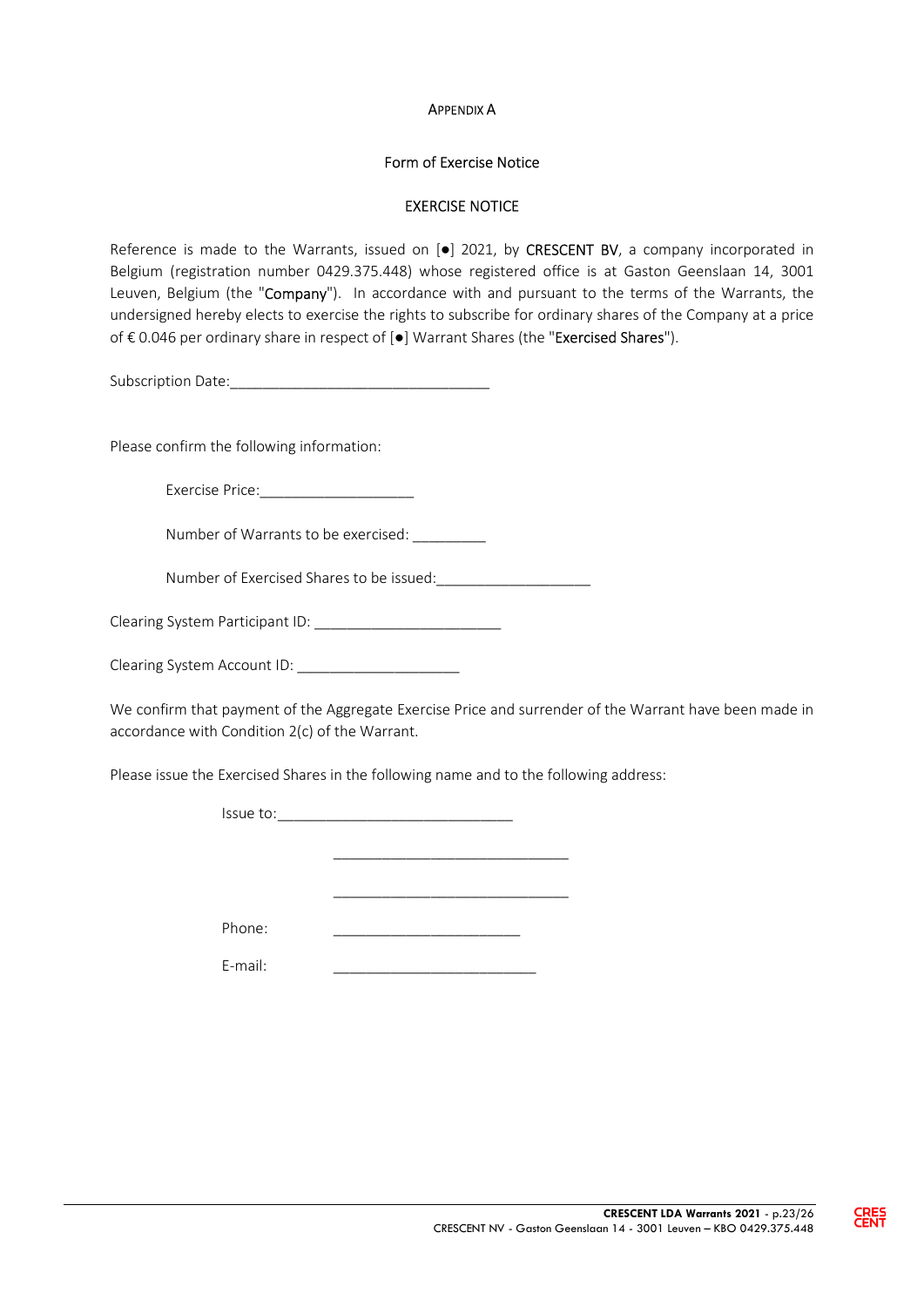| Authorisation: By:_________________________ |
|---------------------------------------------|
|                                             |
| Title:                                      |
| Dated:                                      |

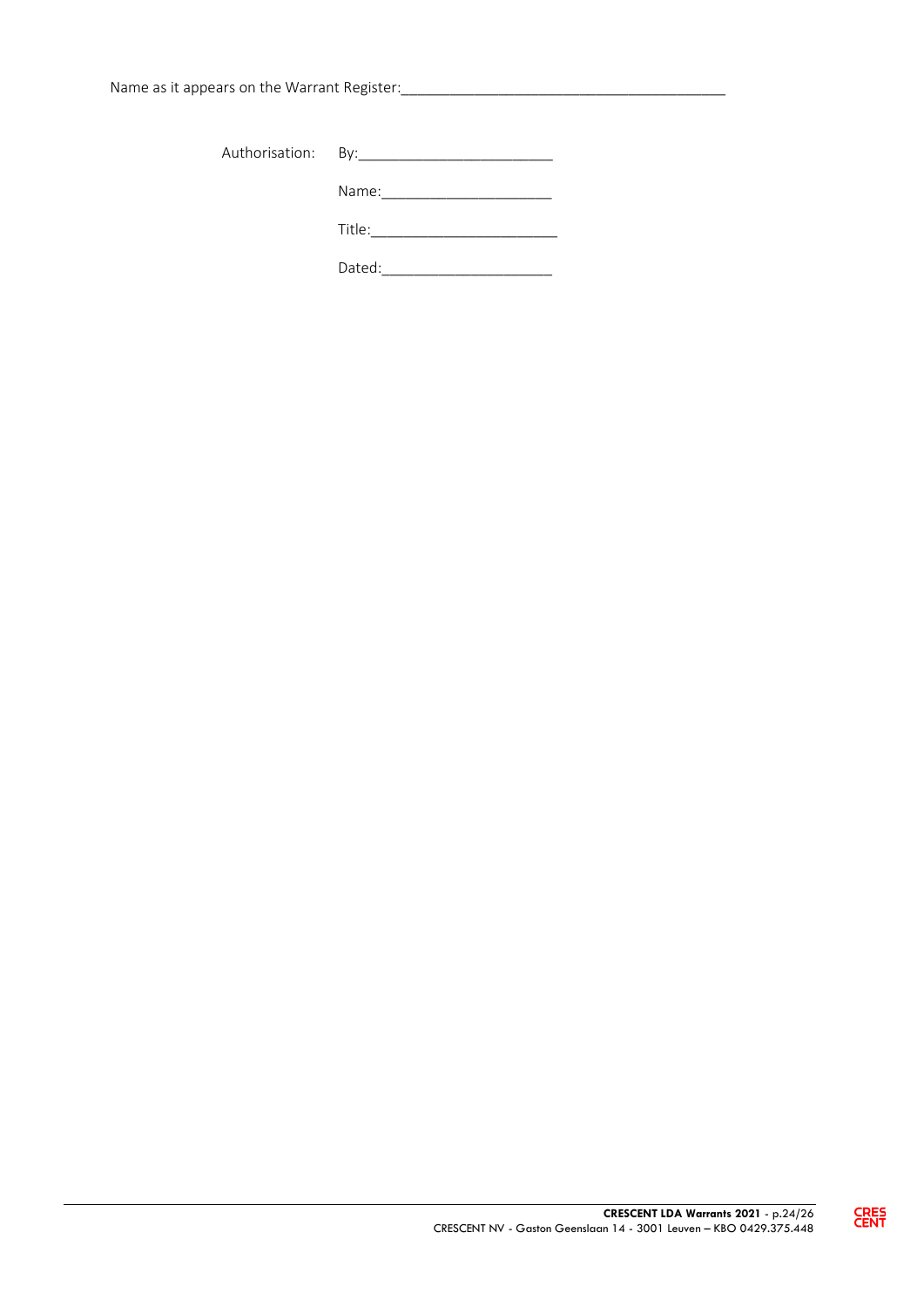#### APPENDIX B

#### Form of acknowledgement by Company

The Company hereby acknowledges this Exercise Notice and hereby undertakes to issue the above indicated number of Ordinary Shares.

 $[•]$ 

By: \_\_\_\_\_\_\_\_\_\_\_\_\_\_\_\_\_\_\_\_\_\_\_\_\_\_\_\_\_\_\_\_\_\_\_\_\_\_\_

Name: \_\_\_\_\_\_\_\_\_\_\_\_\_\_\_\_\_\_\_\_\_\_\_\_\_\_\_\_\_\_\_\_\_\_\_\_

Title: \_\_\_\_\_\_\_\_\_\_\_\_\_\_\_\_\_\_\_\_\_\_\_\_\_\_\_\_\_\_\_\_\_\_\_\_\_\_